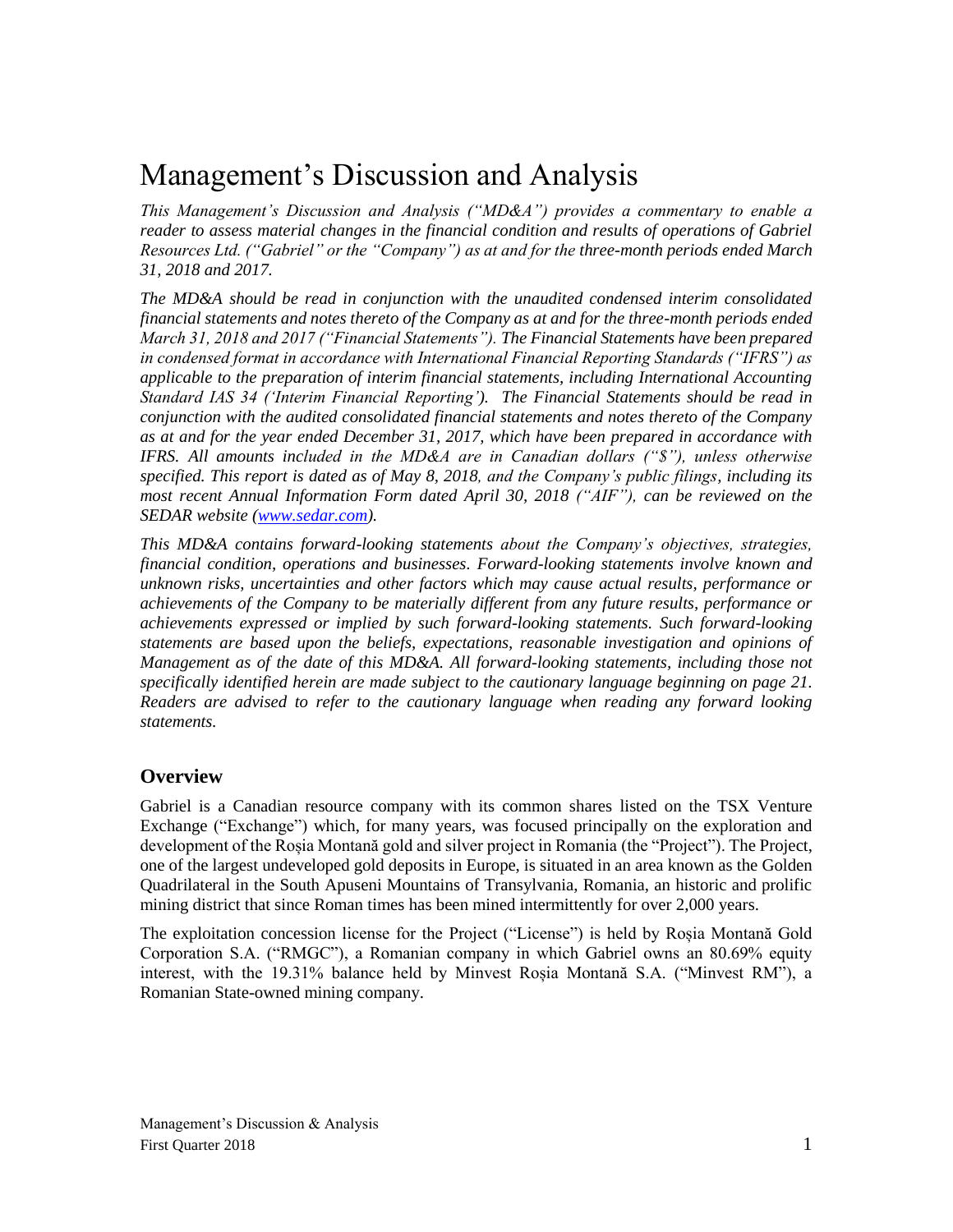Upon obtaining the License in 1999, RMGC along with Gabriel and its subsidiary companies (together the "Group") focused substantially all of their management and financial resources on identifying and defining the size of the four ore bodies, engineering to design the size and scope of the Project, surface rights acquisitions, rescue archaeology and environmental assessment and permitting. Despite the Company's fulfilment of its legal obligations and its development of the Project as a high-quality, sustainable and environmentally-responsible mining project, using best available techniques, Romania has blocked and prevented implementation of the Project without due process and without compensation, effectively depriving the Group entirely of the value of its investments.

On July 21, 2015, the Company and its wholly-owned subsidiary, Gabriel Resources (Jersey) Ltd. (together "Claimants"), filed a request for arbitration ("Arbitration Request") before the World Bank's International Centre for Settlement of Investment Disputes ("ICSID") against the Romanian State (the "Respondent") pursuant to the bilateral investment protection treaties which the Romanian Government has entered into with each of the Government of Canada and the Government of the United Kingdom of Great Britain and Northern Ireland for the Promotion and Reciprocal Protection of Investments (together the "Treaties") ("ICSID Arbitration"). The presiding tribunal for the ICSID Arbitration ("Tribunal") was constituted on June 21, 2016. In accordance with the procedural timetable determined by the Tribunal, the Claimants submitted their memorial on the merits of the claim (the "Memorial") on June 30, 2017, detailing, amongst other matters, the factual and legal arguments supporting their claims and the damages sustained.

In light of the continued absence of any positive engagement by the Romanian State since the Arbitration Request, the ICSID Arbitration has become the Company's core focus. Accordingly, any information set out below and elsewhere in this MD&A relating to the Project, the License, the Group's exploration and development activities in Romania and the Project approval and permitting process is for background purposes only and should not be interpreted as being indicative of the Company's expectations as at the date of this document regarding the future development of the Project.

## **ICSID Arbitration**

In reliance on numerous representations made and actions taken by the Romanian authorities and in the reasonable expectation that the Project would be evaluated in accordance with the law and reasonable technical standards and, ultimately, on its merits, the Claimants have invested over US\$700 million to maintain and develop the Project in accordance with all applicable laws, regulations, licenses, and permits. However, having encouraged the Claimants' investment in the Project, and also in defining mineral deposits at the Rodu-Frasin (epithermal gold and silver) site and reviewing the Tarnita (porphyry copper-gold) site, both within the Bucium area located in the vicinity of Roşia Montană ("Bucium Projects"), the Romanian State has frustrated and prevented the implementation of those developments in an unlawful, discriminatory and non-transparent manner, and ultimately abdicated the responsibility to make decisions on the permitting of the Project in contravention of the applicable legal framework.

As a consequence of Romania's acts and inactions, the Project has been stymied, depriving the Claimants of the use, benefit and entire value of their property rights associated with the Project and the Bucium Projects, which have effectively been taken without compensation in contravention of the applicable legal and administrative processes and requirements.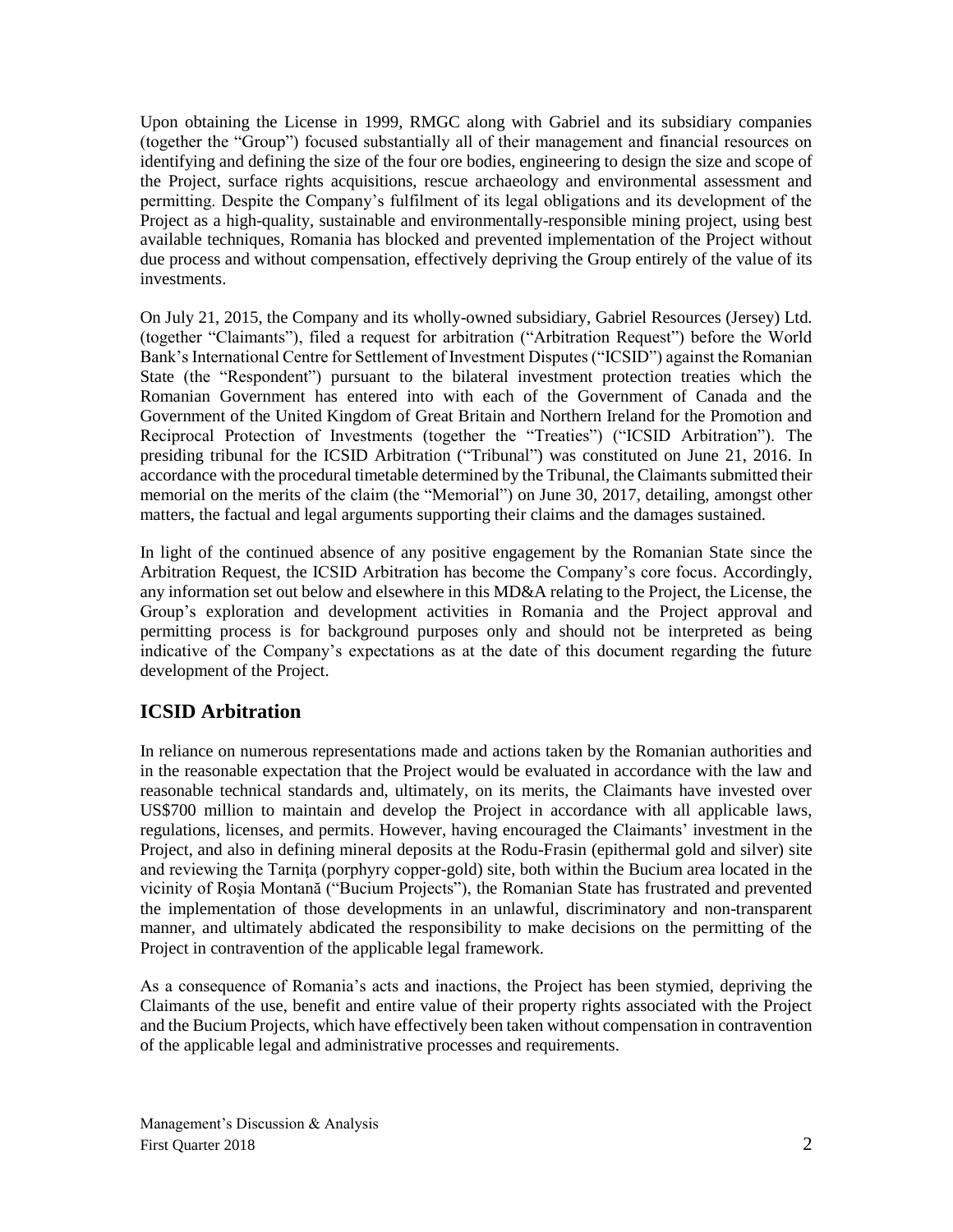The ICSID Arbitration seeks compensation for all of the loss and damage resulting from the Romanian State's wrongful conduct and its breaches of the Treaties' protections, including against expropriation, unfair and inequitable treatment and discrimination in respect of the Project and related licenses.

## **Status of the ICSID Arbitration**

On January 10, 2017, the Tribunal issued Procedural Order No.4 establishing a procedural calendar for the ICSID Arbitration, including specific dates for the filing of submissions by the parties and other necessary procedural matters ("Procedural Calendar"). In accordance with the Procedural Calendar, the Claimants filed their Memorial on June 30, 2017.

On February 7, 2018, the presiding arbitrator, Ms. Teresa Cheng, resigned. As a result, the proceedings were suspended in accordance with the ICSID Arbitration Rules until such time as the vacancy was filled. On April 5, 2018, the Tribunal was reconstituted following the appointment of Professor Pierre Tercier as the presiding arbitrator and the suspension of the proceedings was lifted.

On February 22, 2018, the Respondent filed its counter-memorial ("Counter-Memorial") in response to the Memorial. Gabriel, together with its counsel, is currently preparing its reply in support of its claim ("Reply"), which will be filed in accordance with the Procedural Calendar (including any amendments that may flow from the suspension of proceedings) once established following the recent reconstitution of the Tribunal.

A summary of the procedural aspects of the ICSID Arbitration is available on ICSID's website.

### **RMGC Audits and Investigations**

Since the filing of the ICSID Arbitration, RMGC has been subjected to several audits and investigations by the Romanian National Agency for Fiscal Administration ("ANAF"), a Romanian Government agency operating under the Ministry of Public Finance, a Romanian Government department which is also charged with organizing and overseeing Romania's defense of the ICSID Arbitration. Management of Gabriel and RMGC consider that such audits and investigations are abusive in nature and have been initiated by the Romanian authorities in retaliation to the Claimants' filing of the ICSID Arbitration.

RMGC was served with a decision by ANAF assessing a liability for value added tax ("VAT") in the amount of RON 27m (approximately \$8.6m) on July 5, 2017 (the "VAT Assessment"). The assessment relates to VAT previously claimed and received by RMGC from the Romanian tax authorities in respect of RMGC's purchase of goods and services from July 2011 to January 2016.

On August 9, 2017, RMGC challenged the validity of the VAT Assessment before the ANAF Directorate-General for the Settlement of Complaints. It is the Company's understanding that such challenge should have been determined by ANAF, pursuant to the Fiscal Procedure Code, within six months of the date of the lodging of RMGC's challenge application, however no decision was issued by ANAF within such period. On April 5, 2018, RMGC initiated an action before the Alba Iulia Court of Appeal (Division for Administrative and Tax Claims) seeking the annulment of the VAT Assessment. An initial hearing date for such annulment proceedings has not yet been set.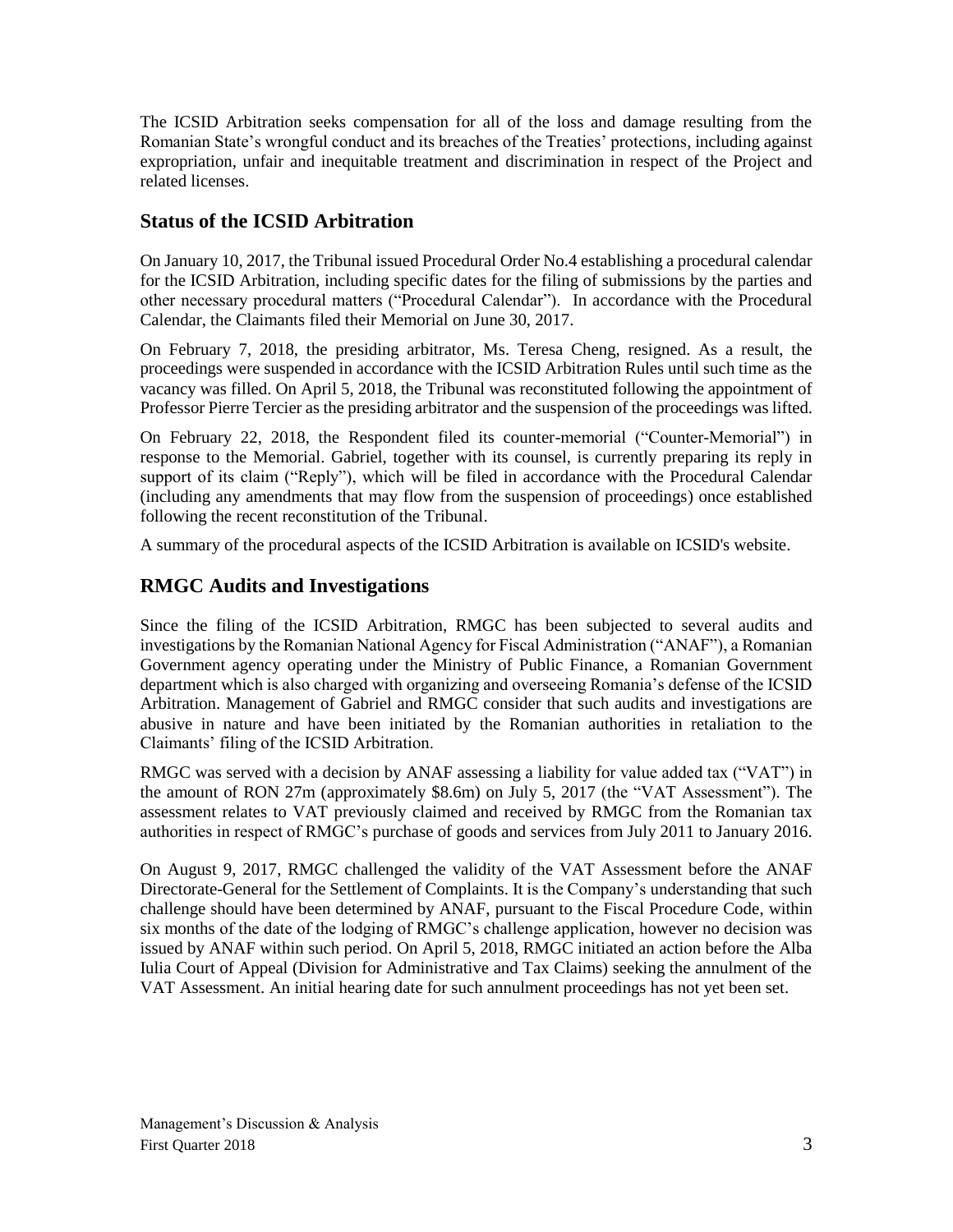RMGC also filed a request for a stay of enforcement of the VAT Assessment before the Alba Iulia Court of Appeal on August 10, 2017. On October 2, 2017, the Alba Iulia Court of Appeal admitted RMGC's request for a stay of enforcement of the VAT Assessment, pending the determination of RMGC's annulment challenge of the VAT Assessment. RMGC received a copy of the Court of Appeal's written decision on March 2, 2018. ANAF subsequently filed an appeal against this decision with the High Court of Cassation and Justice, however no hearing date for such appeal has yet been set. RMGC has filed a statement of defence in response to ANAF's appeal.

Further to the VAT Assessment, and notwithstanding the Court of Appeal's decision of October 2, 2017, RMGC received a further demand from ANAF in respect of interest and penalties related to the VAT Assessment for RON 18.6 million (approximately \$6.0 million) on October 23, 2017.

The Company believes the VAT Assessment is fundamentally flawed and abusive. Further, the Company believes that the procedure followed by ANAF to arrive at the VAT Assessment, and the subsequent interest and penalties, was improper and unlawful and that the VAT Assessment conflicts with Romanian fiscal laws as well as the mandatory applicable principles of EU law. The Company intends to pursue all available legal avenues to challenge the VAT Assessment along with the interest and penalties and to fully protect its rights and assets.

In parallel with the VAT Assessment, and for over two years as of the date of this MD&A, a separate directorate of ANAF has continued to pursue an ad hoc investigation covering a broad range of operational activities and transactions of RMGC, and an increasing number of its suppliers, consultants and advisors, over an extensive period spanning 1997 to 2016 (the "ANAF Investigation"). Although RMGC is co-operating in good faith with ANAF, as at the date of this MD&A Gabriel still awaits formal indication of the grounds for the ANAF Investigation and neither the Company nor RMGC has received any feedback on its status.

## **Long Lead-Time Equipment**

Long lead-time equipment comprised of crushing and milling equipment was originally procured by the Group between 2007 and 2009 for the operational phase of the Project. The prospect of the long lead-time equipment being used in the future for the purpose for which it was purchased is now considered remote.

Due to the status of the Project and the ongoing ICSID Arbitration, in December 2015, the Company formally engaged two specialist agents to broker the sale of this equipment ("LLTE").

During the third quarter of 2016, the Gabriel Group sold a gyratory crusher for gross proceeds of US\$2.0 million (approx. \$2.6 million) and, after sales commission, recorded a net gain on disposal of \$0.6 million. In November 2017, an agreement was signed for the conditional sale of certain additional long lead-time equipment, a transaction which closed on May 4, 2018 for net proceeds of US\$3.3 million (approx. \$4.3 million). The Company continues, through its agents, to procure the sale of the remaining long lead-time equipment.

At December 31, 2017, the carrying amount of the remaining long-lead time equipment was assessed for indicators of impairment and no matters were noted.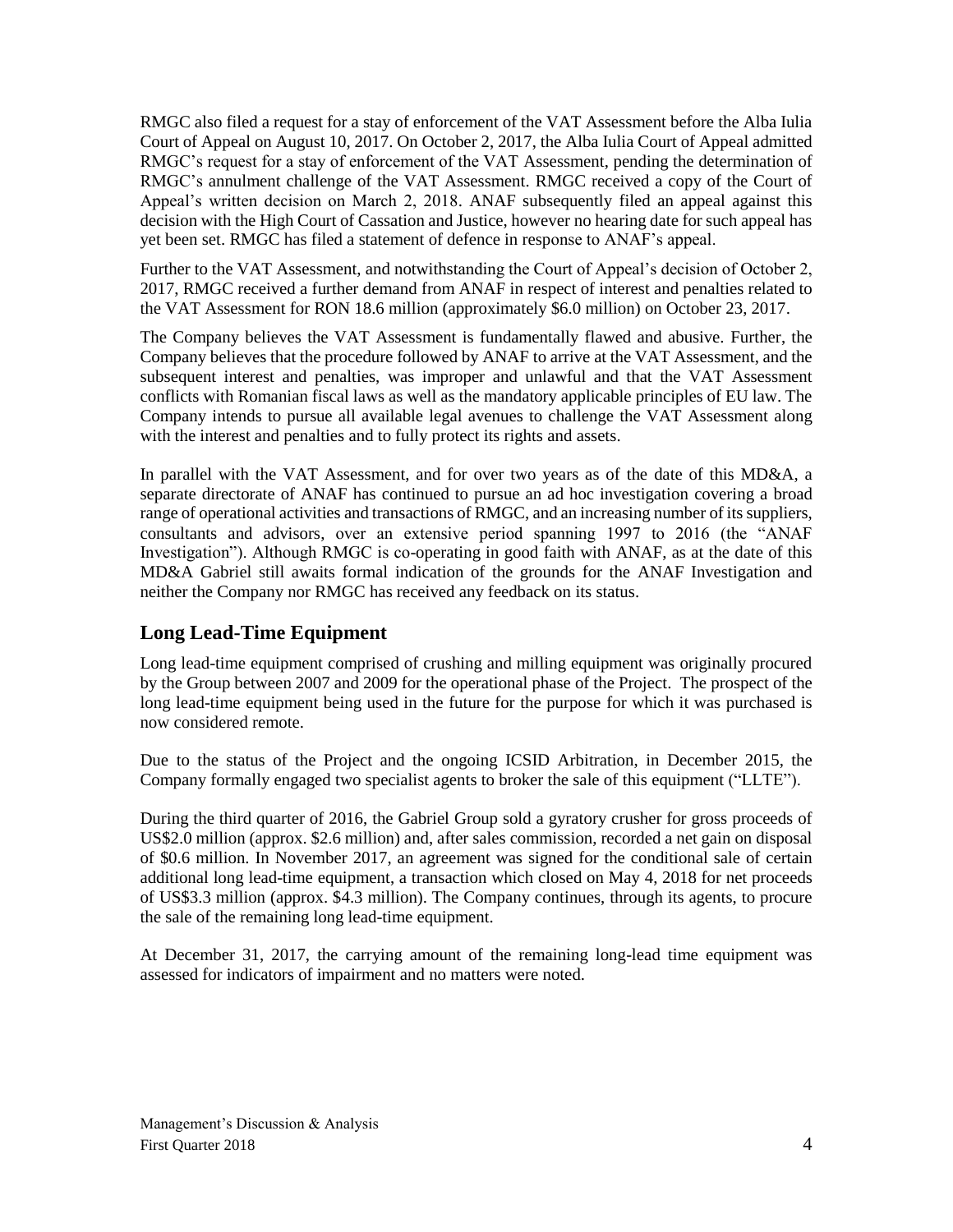### **Recent Developments**

### *UNESCO World Heritage List*

In February 2016, the Ministry of Culture submitted an initial application to the United Nations Educational, Scientific and Cultural Organization (UNESCO) for the placing of an area referred to as the "Roşia Montană Mining Cultural Landscape", an area which includes the Project footprint, on UNESCO's "Tentative List" to be declared a UNESCO World Heritage site.

On January 4, 2017, the Ministry of Culture submitted the nomination file ("Nomination File") for the inclusion of the "Roşia Montană Mining Cultural Landscape" on the UNESCO World Heritage List. Notwithstanding its significant interests in the nominated area, neither the Company nor RMGC were notified of, or consulted on, this proposal.

It is the Company's understanding that, on March 1, 2017, the Ministry of Culture was informed by the UNESCO World Heritage Centre that the Nomination File met all of the technical requirements outlined in the "Operational Guidelines for the Implementation of the World Heritage Convention" and, therefore, the Nomination File had been sent to the International Council on Monuments and Sites (ICOMOS) for evaluation.

The Company understands that ICOMOS is expected to complete its evaluation of the Nomination File in the second quarter of this year, following which its conclusions will be communicated to the World Heritage Committee of UNESCO for final assessment. The World Heritage Committee is expected to adopt a decision on the nomination of the Roşia Montană Mining Cultural Landscape for inscription on the World Heritage List at its 42nd session in July 2018.

### *Legal Challenges in Romania*

Gabriel determined in 2015 that RMGC should withdraw from a number of legal actions related to the Project, the majority of which concerned claims of third party NGOs challenging administrative deeds issued by public authorities, given, amongst other matters, the commencement of the ICSID Arbitration and the ongoing requirement for the Group to reduce its cost base. RMGC has now withdrawn from all such legal proceedings.

Notwithstanding the foregoing, RMGC has continued to defend a limited number of claims initiated by certain former employees seeking additional severance payments and certain individuals seeking damages allegedly arising from the impact of the resettlement of some of the community on such claimants' businesses and RMGC's activities in the area. The Company considers that these claims are without merit and to date the majority of these claims have been rejected by the Romanian courts.

During the first quarter of 2018, and save as disclosed above in the section entitled "*RMGC Audits and Investigations*", there were no material developments in any legal proceedings involving the Group.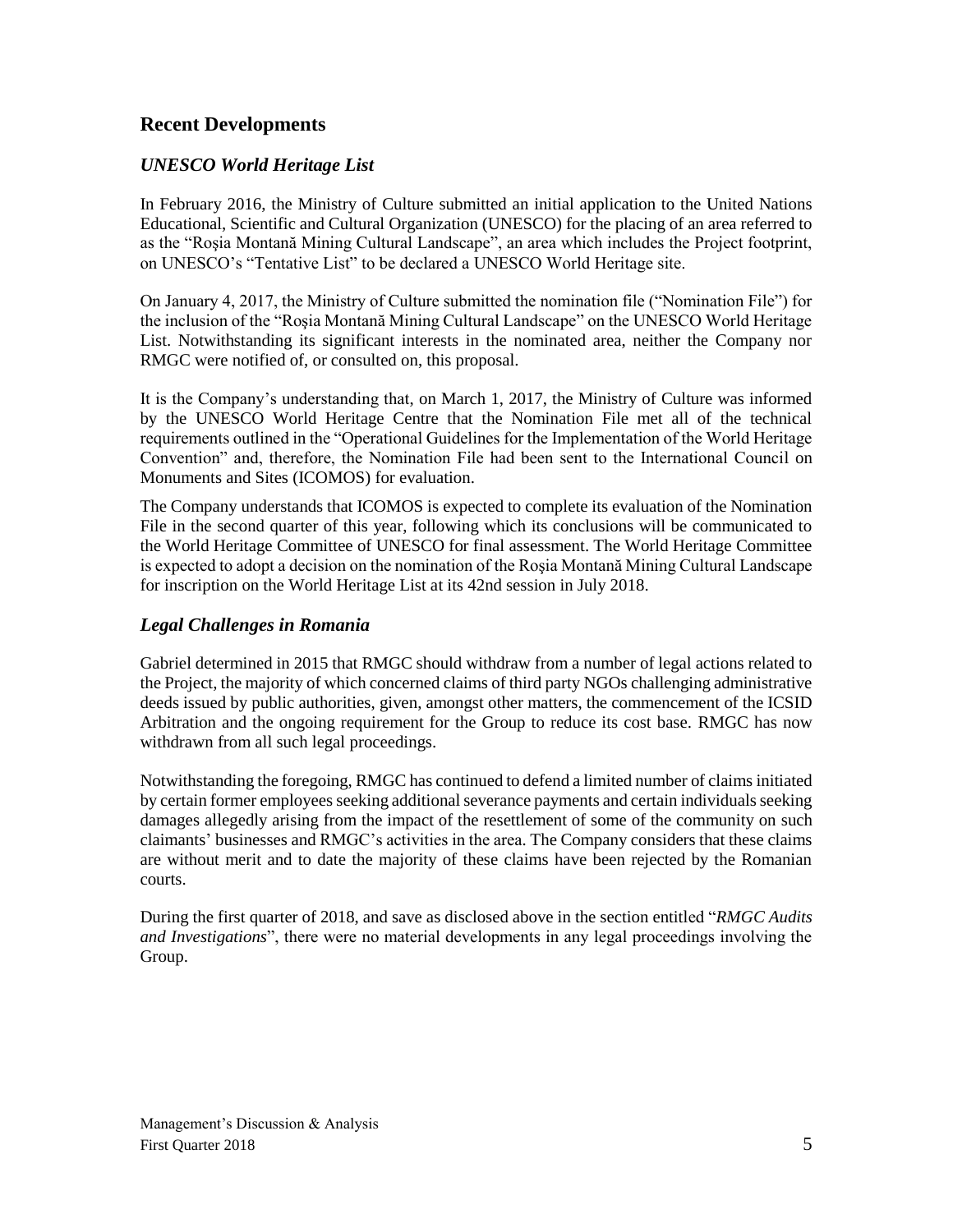## **Outlook**

Notwithstanding the ongoing ICSID Arbitration, the Company remains open to engagement with the Romanian authorities in order to achieve an amicable resolution of the dispute or a settlement enabling the Group to develop the Project. In the meantime, the Company's current plans for the ensuing year are as follows:

- the advancement of the ICSID Arbitration, including, amongst other matters, the preparation and filing of the Reply;
- the continued assessment of the Company's activities and resources necessary to support the preservation of its core assets and rights;
- carefully managing its cash resources (including the disposition of the remaining long leadtime equipment acquired for the Project);
- the identification and evaluation of financing alternatives to support the continued activities of the Gabriel Group, including but not limited to the advancement of the ICSID Arbitration; and
- the protection of its rights and interests in Romania (including appropriate support to RMGC in respect of any further abusive, illegal, or retaliatory behavior of the Romanian authorities and, so far as reasonably practical and desirable, ensuring that existing licenses and permits remain in good standing).

## **Liquidity and Capital Resources**

Cash and cash equivalents at March 31, 2018 were \$27.9 million.

The Company's average monthly cash usage during Q1 2018, including costs in respect of the ICSID Arbitration, was \$1.1 million (Q4 2017 monthly average: \$2.2 million; Q3 2017 monthly average: \$2.8 million, in both quarters mainly due to deferred payment of substantial costs incurred in Q2 2017 regarding the filing of the Memorial in the ICSID Arbitration). At the end of Q1 2018, accruals for costs in respect of the ICSID Arbitration amounted to \$2.3 million (Q4 2017: \$0.3 million, Q3 2017: \$3.7 million). Through to the end of 2018 the Company expects an increase in costs to be incurred for the ICSID Arbitration compared to Q1 2018 due to legal advisory services in respect of the review and response to the Counter-Memorial.

Based on the approved budget, the Company estimates it has sufficient sources of funding to cover its planned activities through to the second quarter of 2019. Management continues to review the Company's activities in order to identify areas to rationalize expenditures. Management is also in ongoing discussions about the provision of longer-term funding for the Company.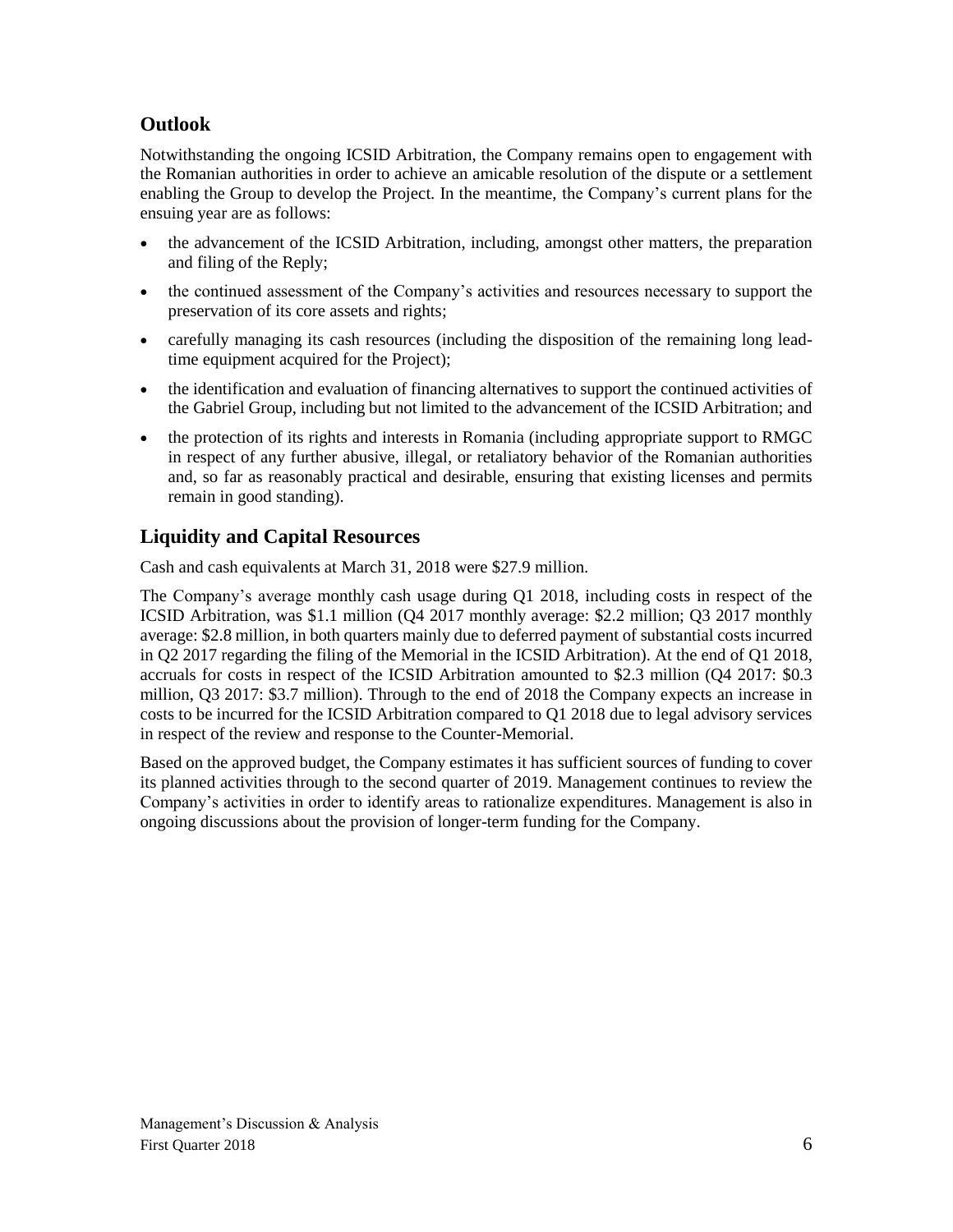## **Results of Operations**

The results of operations are summarized in the following tables. The amounts are derived from the Financial Statements prepared under IFRS.

| in thousands of Canadian dollars, except per share amounts | 2018 O1 | 2017 O <sub>4</sub> | 2017 03 | 2017 Q2             |
|------------------------------------------------------------|---------|---------------------|---------|---------------------|
| <b>Income Statement</b>                                    |         |                     |         |                     |
| Loss - attributable to owners of parent                    | 6,931   | 7,431               | 7,247   | 13,657              |
| Loss per share - basic and diluted                         | 0.02    | 0.02                | 0.02    | 0.04                |
| <b>Statement of Financial Position</b>                     |         |                     |         |                     |
| Working capital                                            | 22.625  | 27,018              | 32,182  | 37,347              |
| Total assets                                               | 44,410  | 47,300              | 53,461  | 62,159              |
| <b>Statement of Cash Flows</b>                             |         |                     |         |                     |
| Cash flows from financing activities                       |         | (24)                |         |                     |
|                                                            |         |                     |         |                     |
| in thousands of Canadian dollars, except per share amounts | 2017 Q1 | 2016 04             | 2016 Q3 | 2016 Q <sub>2</sub> |
| <b>Income Statement</b>                                    |         |                     |         |                     |
| Loss - attributable to owners of parent                    | 9,345   | 13,200              | 42,002  | 8,943               |
| Loss per share - basic and diluted                         | 0.02    | 0.03                | 0.11    | 0.02                |
| <b>Statement of Financial Position</b>                     |         |                     |         |                     |
| Working capital                                            | 48.846  | 56,058              | 60.642  | 25,554              |
| Total assets                                               | 70,599  | 75,458              | 90,495  | 53,736              |
| <b>Statement of Cash Flows</b>                             |         |                     |         |                     |
| Cash flows from financing activities                       | 4       | (17)                | 39,337  | 19,880              |

## **Review of Financial Results**

|                                                            |       | 3 months ended<br>March 31 |
|------------------------------------------------------------|-------|----------------------------|
| in thousands of Canadian dollars, except per share amounts | 2018  | 2017                       |
| Operating loss for the period<br>Loss for the period       | 5,362 | 7,293                      |
| - attributable to owners of parent <sup>(1)</sup>          | 6,931 | 9,345                      |
| Loss per share - basic and diluted                         | 0.02  | 0.02                       |

*(1) The transfer by the Company of equity in RMGC to Minvest RM during Q1, 2014 resulted in the presentation of a non-controlling interest, as set out in the Financial Statements.*

Operating loss for the three-month period ended March 31, 2018 was lower when compared to the 2017 comparable period, principally as a result of reduced ICSID Arbitration costs (see Expenses below).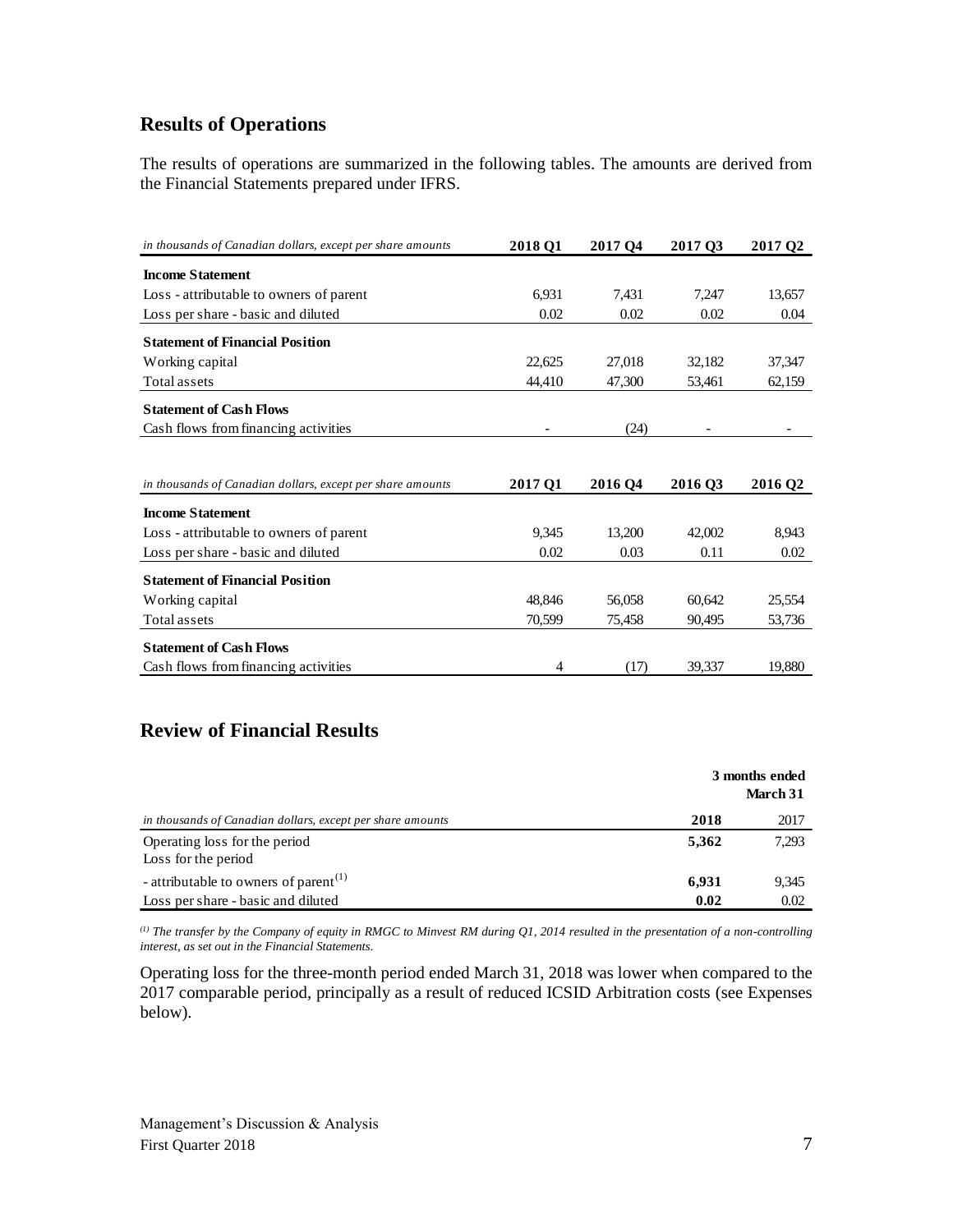The loss for the three-month period ended March 31, 2018 was reduced by a favorable variance from the weakening of the Canadian dollar against the US dollar (\$0.3 million) compared to an adverse variance in the 2017 comparable period (\$0.4 million). This was partly offset by an increase period-on-period in the accretion expense on the Company's private placements that closed in 2014 and 2016, as detailed in the Financial Statements of the Company ("Private Placements").

### **Expenses**

#### *Corporate, General and Administrative*

|                                               |       | 3 months ended<br>March 31 |
|-----------------------------------------------|-------|----------------------------|
| in thousands of Canadian dollars              | 2018  | 2017                       |
| <b>ICSID</b> Arbitration related              | 2,239 | 4,388                      |
| Payroll                                       | 1,389 | 1,202                      |
| Legal                                         | 261   | 172                        |
| Long lead-time equipment storage costs        | 242   | 211                        |
| Finance                                       | 196   | 192                        |
| Property and exploration taxes                | 174   | 159                        |
| Community relations                           | 125   | 121                        |
| Information technology                        | 84    | 61                         |
| External communications                       | 64    | 54                         |
| Other                                         | 480   | 521                        |
| Corporate, general and administrative expense | 5,254 | 7,081                      |

Since January 1, 2016, all operating expenditures incurred by the Group are included in corporate, general and administrative expenses.

ICSID Arbitration related costs are for legal and other services provided to the Company in respect of the ICSID Arbitration which, for the three-month period ended March 31, 2018, amounted to approximately \$2.2 million. The decrease compared to the corresponding 2017 period is due to the significantly higher 2017 activity levels in preparation for the June 30, 2017 filing of the Memorial.

Legal expenses include ongoing corporate legal advice within the Group, in particular in response to the ANAF investigations.

Payroll costs increased in the first quarter of 2018 compared to the 2017 comparable period due to certain salary increases within the Group, partially offset by a favorable variance due to the movement of the foreign exchange rate between the Canadian dollar and UK Sterling.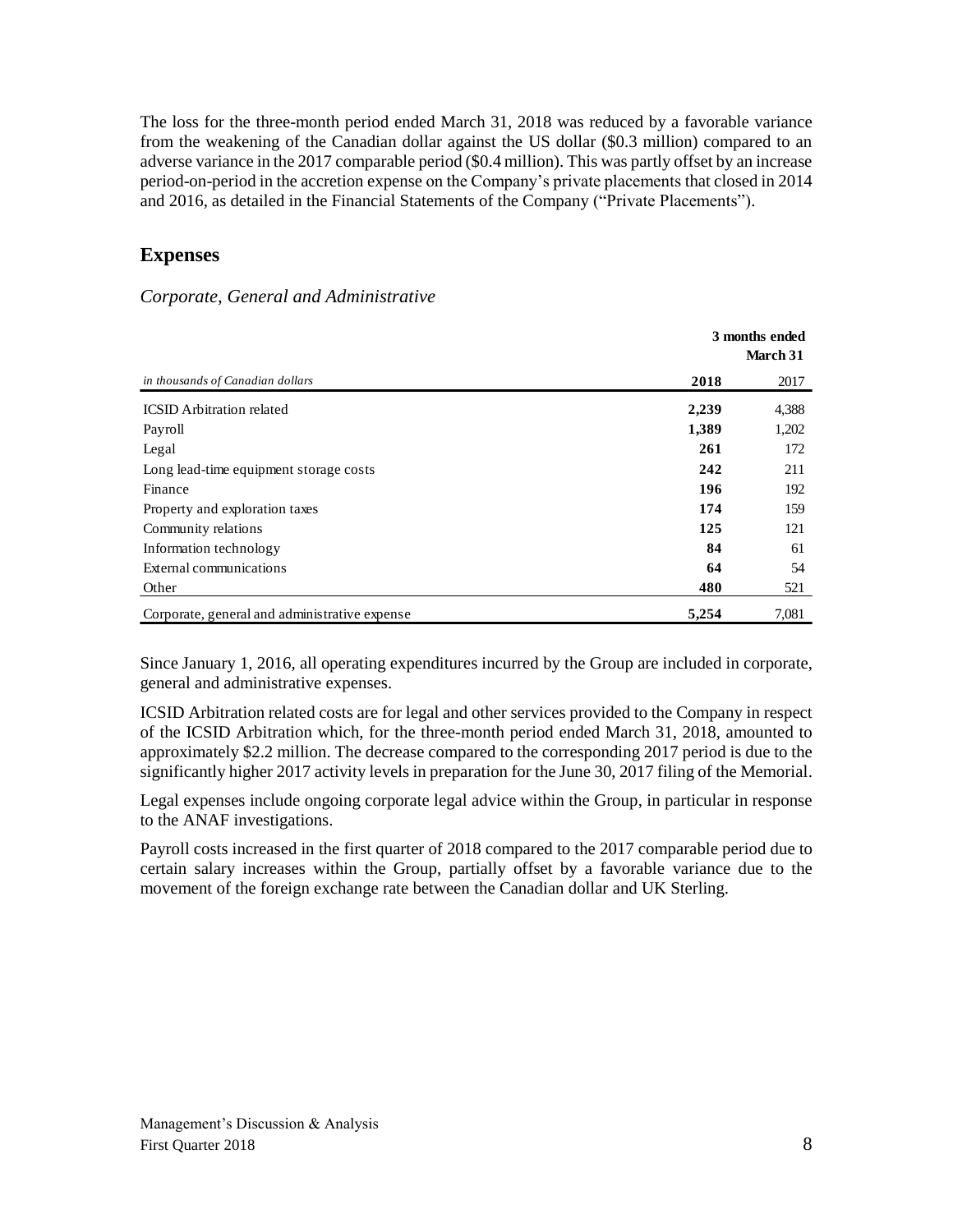#### *Stock Based Compensation*

|                                                 |            |      | 3 months ended<br>March 31 |
|-------------------------------------------------|------------|------|----------------------------|
|                                                 | 2018       |      | 2017                       |
| <b>Stock option compensation</b>                |            |      |                            |
| Number of stock options granted                 | 101,684    |      | 77,280                     |
| Average value as cribed to each regular vesting |            |      |                            |
| option granted                                  | \$<br>0.38 | - \$ | 0.50                       |
| DSU compensation                                |            |      |                            |
| Number of DSUs issued                           | 111,347    |      | 72,625                     |
| Average value ascribed to each DSU issued       | \$<br>0.38 | S    | 0.50                       |

With effect from July 1, 2016, non-executive directors are required to receive at least fifty per cent of their director's fees payable in deferred share units ("DSUs") or incentive stock options ("Options"). Certain non-executive directors have elected to receive all of their director's fees payable in Options. A total of 101,684 Options were granted to certain non-executive directors during the three-month period ended March 31, 2018 in lieu of cash fees for services provided during the prior quarter (2017: 77,280), one-third of which vest on the first, second and third anniversary of the date of grant respectively. DSUs vest on the date of issue.

|                                             | 3 months ended<br>March 31 |       |  |
|---------------------------------------------|----------------------------|-------|--|
| in thousands of Canadian dollars            | 2018                       | 2017  |  |
| DSUs - gain on revaluation                  | (278)                      | (270) |  |
| Stock option and RSU compensation - expense | 368                        | 441   |  |
| Stock based compensation                    | 90                         | 171   |  |

DSUs are revalued each period end based on the period end closing share price. The initial value of the DSUs on grant, and the effect on the valuation of DSUs of the period-on-period change in share price, is expensed.

At March 31, 2018, the Company's share price was \$0.31 (December 31, 2017: \$0.42), resulting in a credit to the income statement recognized at the period end revaluation. This was partially offset by the expense recognized upon the issue in the period of DSUs to non-executive directors in lieu of cash remuneration and in respect of restricted share units ("RSUs") previously issued to officers and employees of the Company.

The estimated fair value of equity settled RSUs is calculated using the Black Scholes method as at the date of grant and amortized over the period over which the RSUs vest.

The estimated fair value of the Company's Options is calculated using the Black Scholes method as at the date of grant and amortized over the period over which the Options vest.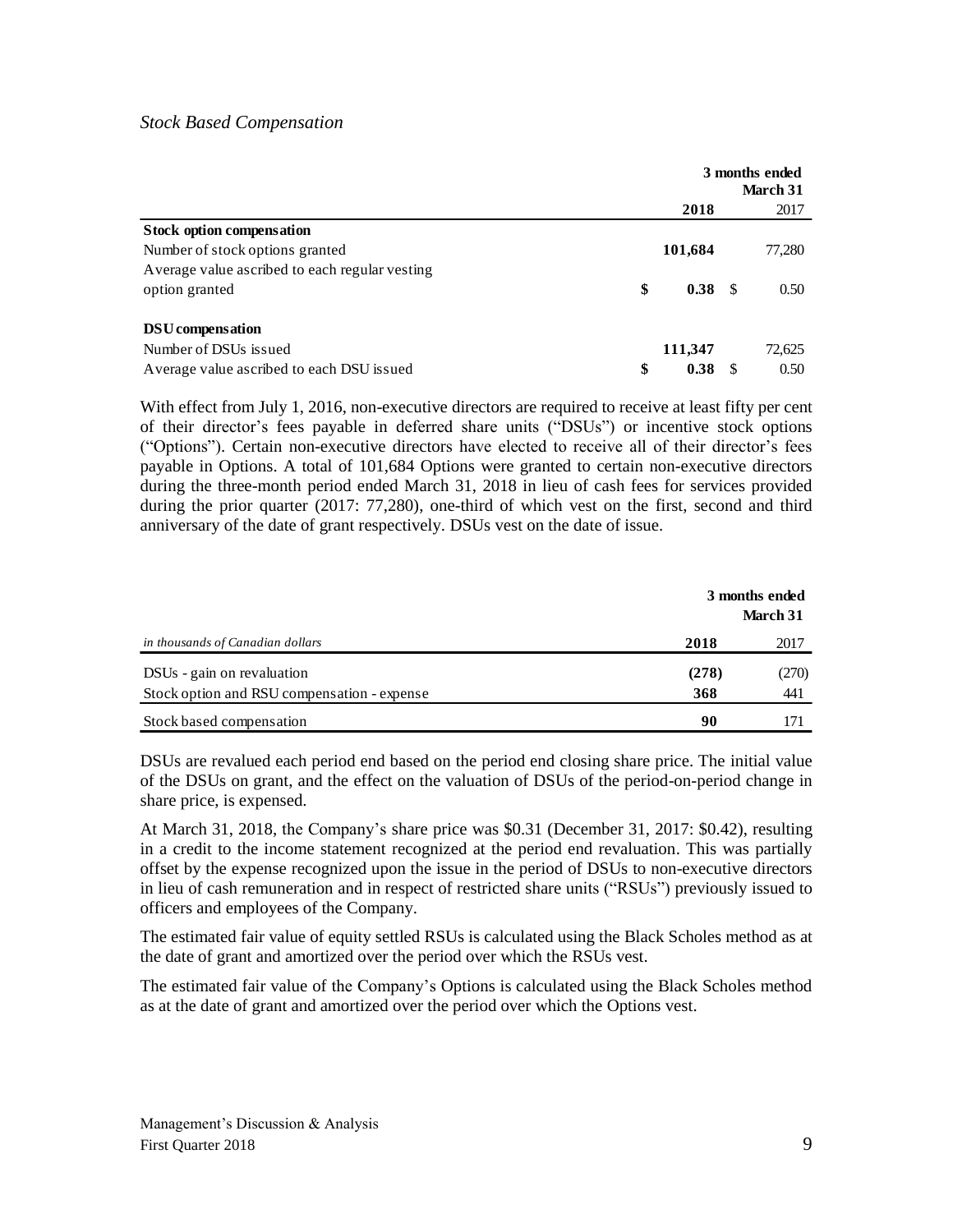For performance Options, the fair value is expensed over the estimated vesting period from the time of grant. Once the performance conditions have been attained, which may result in the full vesting of the instruments, the remaining fair value (if any) is either expensed immediately or over the remaining vesting period, as appropriate. The expected performance dates are periodically reviewed and the expensing adjusted accordingly.

#### *Finance Income*

|                                  |      | 3 months ended |  |
|----------------------------------|------|----------------|--|
|                                  |      | March 31       |  |
| in thousands of Canadian dollars | 2018 | 2017           |  |
| Interest income                  | 77   | 62             |  |

Interest income reflects the average holdings of cash and cash equivalents during the respective periods shown above.

As at March 31, 2018, approximately 90% of the Company's cash and cash equivalents were invested in either Canadian government or US government guaranteed instruments, with the majority of the balance held as cash deposits with major Canadian banks.

#### *Finance Costs*

|                                              | 3 months ended |          |
|----------------------------------------------|----------------|----------|
|                                              |                | March 31 |
| in thousands of Canadian dollars             | 2018           | 2017     |
| Financing costs - convertible note accretion | 1.902          | 1.690    |

Finance costs relate to the accretion of the debt components of the Private Placements, which are measured at amortized cost using the effective interest rate method.

### *Foreign Exchange*

The Company has experienced an increase in foreign currency gains and losses as a result of increased exposure to non-functional currencies, in particular the US dollar. A significant portion of the funds raised in the Private Placements were received in US dollars and the Company retained these US dollars to fund its subsequent US dollar denominated working capital expenses.

#### *Taxes*

Except as described hereafter, all tax assessments received prior to December 31, 2017 have been paid or provided for in the Financial Statements. On July 5, 2017 RMGC received the VAT Assessment from ANAF in respect of VAT deductions claimed by RMGC in the period from July 2011 to January 2016. The amount of the tax assessed was RON 27 million, approximately \$8.6 million at July 5, 2017. Furthermore, on October 23, 2017, RMGC received notification from ANAF of related interest and penalties of RON 18.6 million, approximately \$6.0 million at October 23, 2017.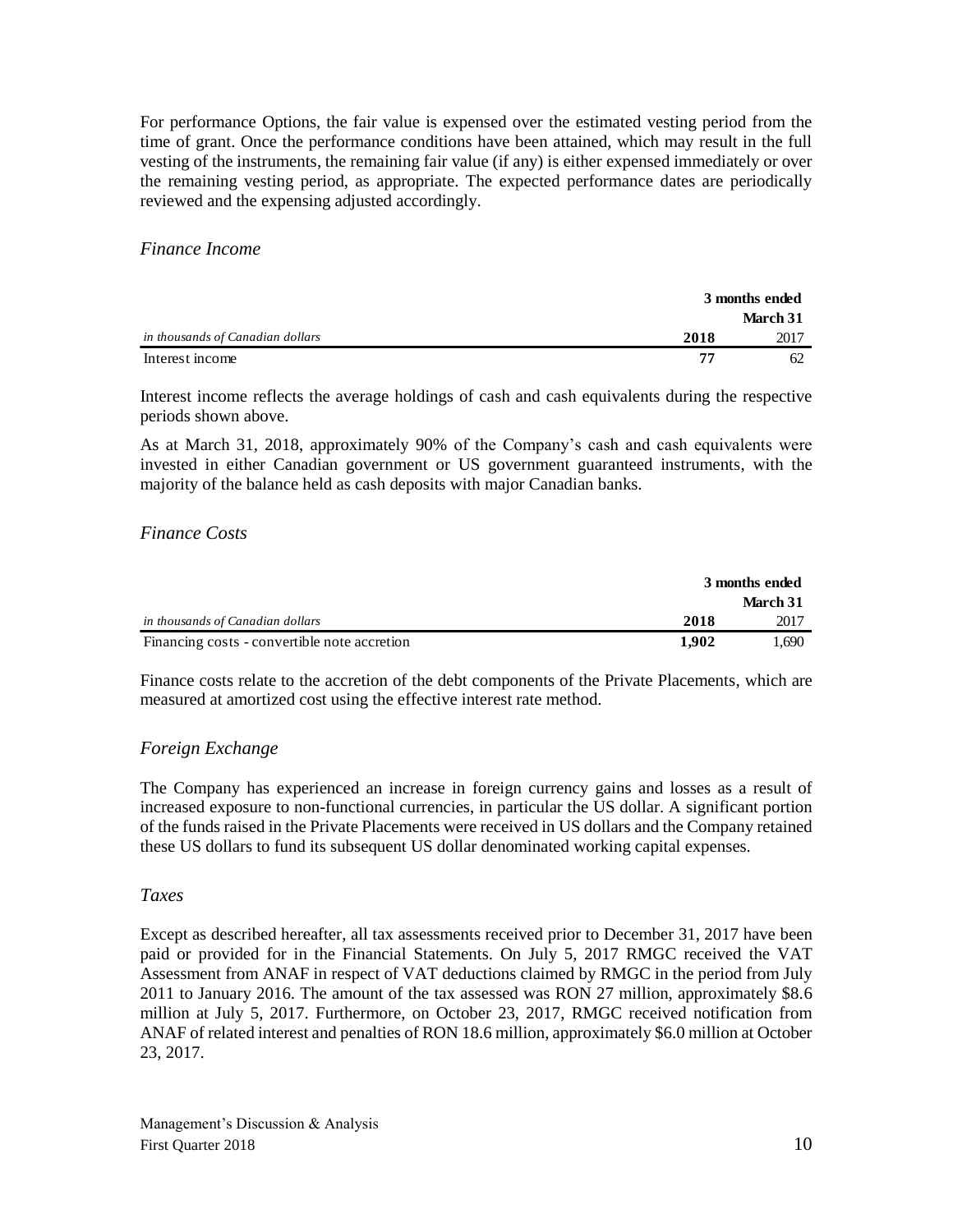On August 9, 2017, RMGC filed an administrative challenge before the Romanian tax authorities against the VAT Assessment and, on August 10, 2017, RMGC filed a request for a stay of enforcement of the VAT Assessment before the Alba Iulia Court of Appeal. Further details of these challenges are set out above in the section entitled "*RMGC Audits and Investigations*".

### **Investing Activities**

The majority of Group expenditures over the years through December 31, 2015 were for identifying and defining the size of the four ore bodies, for engineering to design the size and scope of the Project, environmental assessment and permitting, social support to local communities, communications and public relations activities to support the permitting process, archeological and rehabilitation work to buildings, as well as surface rights and property acquisition and resettlement housing and infrastructure. Since January 1, 2016, no significant expenditures have been incurred in these areas and any such expenditures are expensed in the income statement.

#### *Purchase of Capital Assets*

|                                      | 3 months ended |          |
|--------------------------------------|----------------|----------|
|                                      |                | March 31 |
| in thousands of Canadian dollars     | 2018           | 2017     |
| Total investment in capital assets   | 29             | 44       |
| Depreciation and disposal - expensed | 18             |          |
|                                      |                |          |

The purchase of capital assets remains low, in line with the Company's cost containment strategy.

## **Financing Activities**

The Private Placements have raised gross aggregate proceeds of \$95.6 million. The Company is using the proceeds of the Private Placements to finance the costs of the continuing ICSID Arbitration and for general working capital purposes. Further information on the Private Placements is provided in the Financial Statements and the Company's Annual Information Form for the year ended December 31, 2017, published on April 30, 2018, a copy of which is filed on SEDAR at [www.sedar.com.](http://www.sedar.com/)

### **Cash Flow Statement**

#### *Liquidity and Capital Resources*

The main sources of liquidity are the Company's cash and cash equivalents, and the equity and debt markets. At March 31, 2018, aggregate cash and cash equivalents were \$27.9 million (December 31, 2017: \$31.2 million).

#### *Working Capital*

At March 31, 2018, the Company had working capital, calculated as total current assets less total current liabilities, of \$22.6 million (December 31, 2017: \$27.0 million).

As at March 31, 2018, the Company had current liabilities of \$6.7 million (December 31, 2017: \$5.6 million).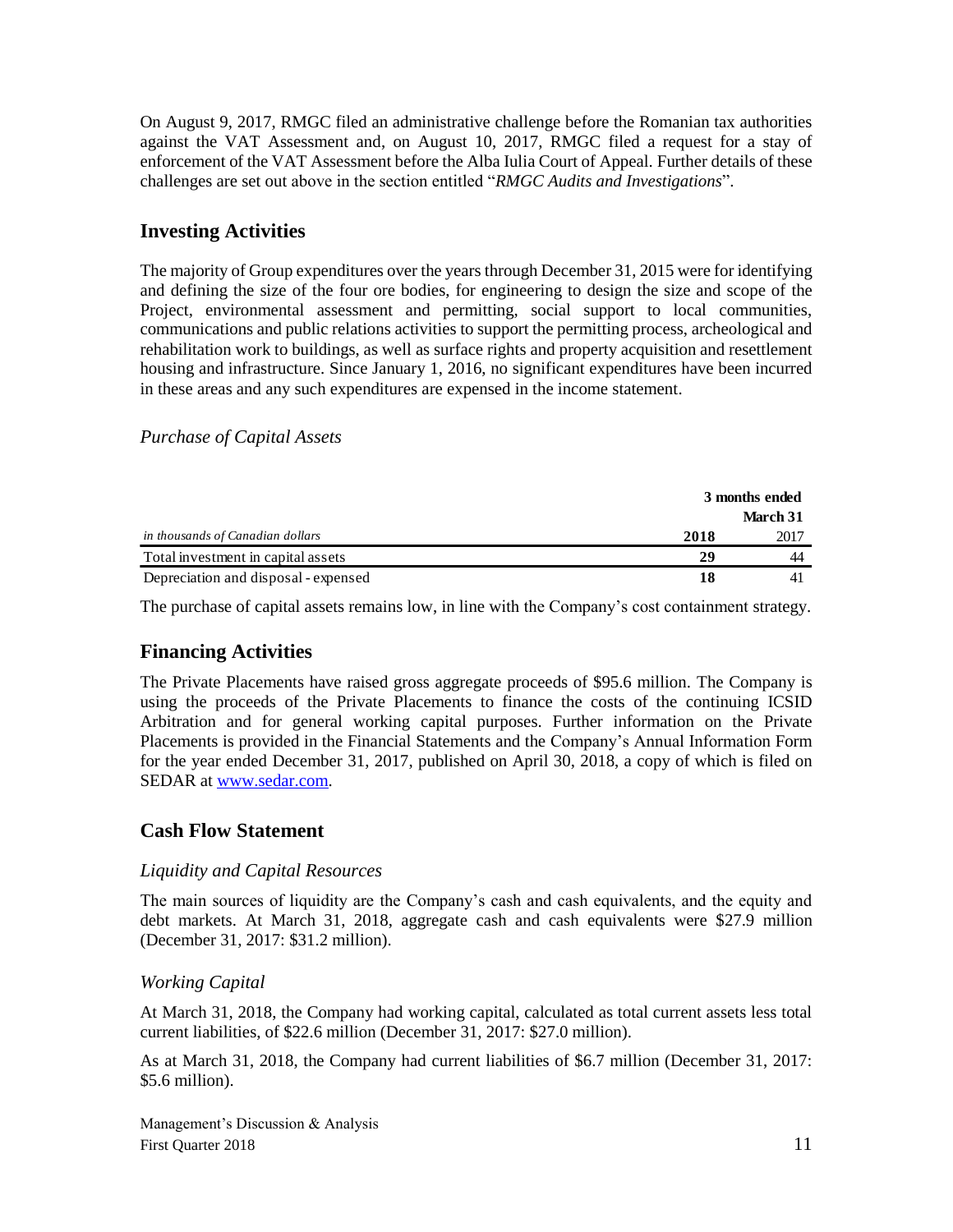### **Resettlement Liabilities**

RMGC had a program for purchasing homes in the Project area, which was suspended in February 2008 due to the suspension of the EIA review process in September 2007.

At March 31, 2018 the Company had accrued resettlement liabilities totaling \$0.5 million (December 31, 2017: \$0.5 million).

RMGC has closed-out various exchange contracts it had entered into with certain homeowners in Roșia Montană who had elected for resettlement in Roșia Montană. RMGC has, in accordance with the terms of such contracts and in order to bring the contracts to an amicable and fair close, provided to the homeowners a range of options, including the restitution of their properties in Roșia Montană. RMGC has successfully agreed terms with the majority of the relevant homeowners.

## **Contractual Obligations**

A summary of the Company's contractual capital and operating lease commitments as of March 31, 2018 is included within the Financial Statements.

The Company and its subsidiaries have a number of arms-length agreements with third parties who provide a wide range of goods and services. Typically, the service agreements are for a term of not more than one year and permit either party to terminate upon notice periods ranging from 15 to 90 days. At termination, the Company has to pay for services rendered, and costs incurred, to the date of termination.

## **Critical Accounting Estimates**

The preparation of Financial Statements in conformity with IFRS requires Management to make estimates and assumptions that affect the reported amount of assets and liabilities and disclosure of contingent assets and liabilities at the date of the Financial Statements and the reported amount of expenses and other income during the reporting period.

Significant estimates and assumptions include those related to going concern, the recoverability or impairment of mineral properties, benefits of future income tax assets, estimated useful lives of capital assets, valuation of stock based compensation and other benefits, assumptions and determinations as to whether costs are expensed or capitalized, and the valuation and measurement of the components of the Private Placements. While Management believes that these estimates and assumptions are reasonable, actual results could vary significantly. The critical accounting estimates are not significantly different from those reported in 2017.

### *Going Concern*

The approved 2018 budget includes estimates of expenditures and commitments necessary to maintain the Company's primary assets, as well as its License and associated rights and permits, and the material estimated costs associated with the Company advancing the ICSID Arbitration, together with assumptions in respect of the sale of the remaining long lead time equipment. Management continues to review the Company's activities in order to identify areas to further reduce non-core expenditures.

Considering the matters noted above, and in the context of the Group's financial resources, Management's assessment is that the Company remains a going concern. However, as disclosed in the Financial Statements, there is significant uncertainty over the assessment of going concern.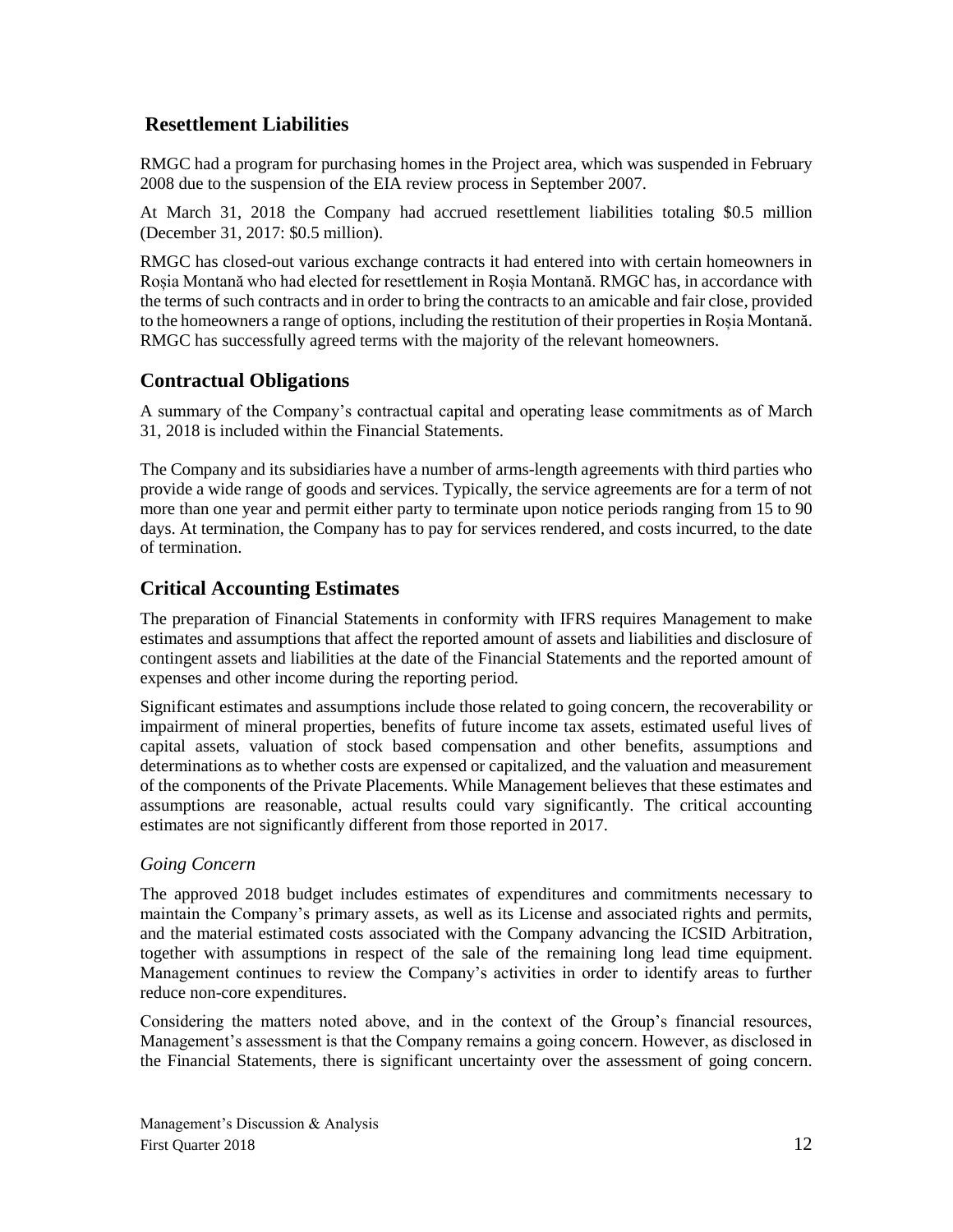Notwithstanding, the Company has been accounted for as a going concern in the Financial Statements for the quarter ended March 31, 2018.

#### *Future income tax assets*

Income taxes are calculated using the asset and liability method of tax accounting. Under this method, current income taxes are recognized for the estimated income taxes payable for the current period. Future income tax assets and liabilities are determined based on differences between the financial reporting and tax bases of assets and liabilities, and are measured using the substantively enacted tax rates and laws that are expected to be in effect when the differences reverse. Income tax assets are recognized to the extent that the recoverability of future income tax assets is considered probable.

The Company has subsidiaries in countries that have differing tax laws and rates, primarily Romania and the United Kingdom. The provision for income taxes is based on a number of estimates and assumptions made by Management, including its understanding of domestic and international tax rules. Advice is also sought from local professional tax advisors in the respective countries where the Group does business.

Tax authorities in Romania have regularly initiated various tax audits to assess the appropriateness of RMGC's tax filing positions. Regulators may interpret tax regulations differently from the Company and its subsidiaries, which may cause changes to the estimates made. As noted above, in 2017 RMGC received the VAT Assessment from ANAF which, with interest and penalties, amounted to approximately RON 45.6 million (approximately \$14.6 million). RMGC has initiated a formal challenge to the VAT Assessment through the Romanian courts and this legal process remains ongoing.

#### *Useful lives of capital assets*

The Company's policy is to amortize capital assets over their useful lives once the assets are brought into production. Management assesses useful lives to ensure that the useful lives of assets reflect the intended use of those assets.

#### *Valuation of stock-based compensation*

The Company utilizes Options, DSUs and RSUs as means of compensation. Equity settled RSUs and Options are valued using a Black Scholes valuation model, and are amortized over the expected vesting periods. Management reviews the assumptions used in the Black Scholes valuation on an annual basis to ensure appropriateness.

DSUs are typically issued at the five-day weighted average market price of the Company's common shares ("Common Shares") preceding the date of grant, and the value thereof is subsequently recalculated to fair value based on the quoted market value of the Company's Common Shares at the end of each reporting period.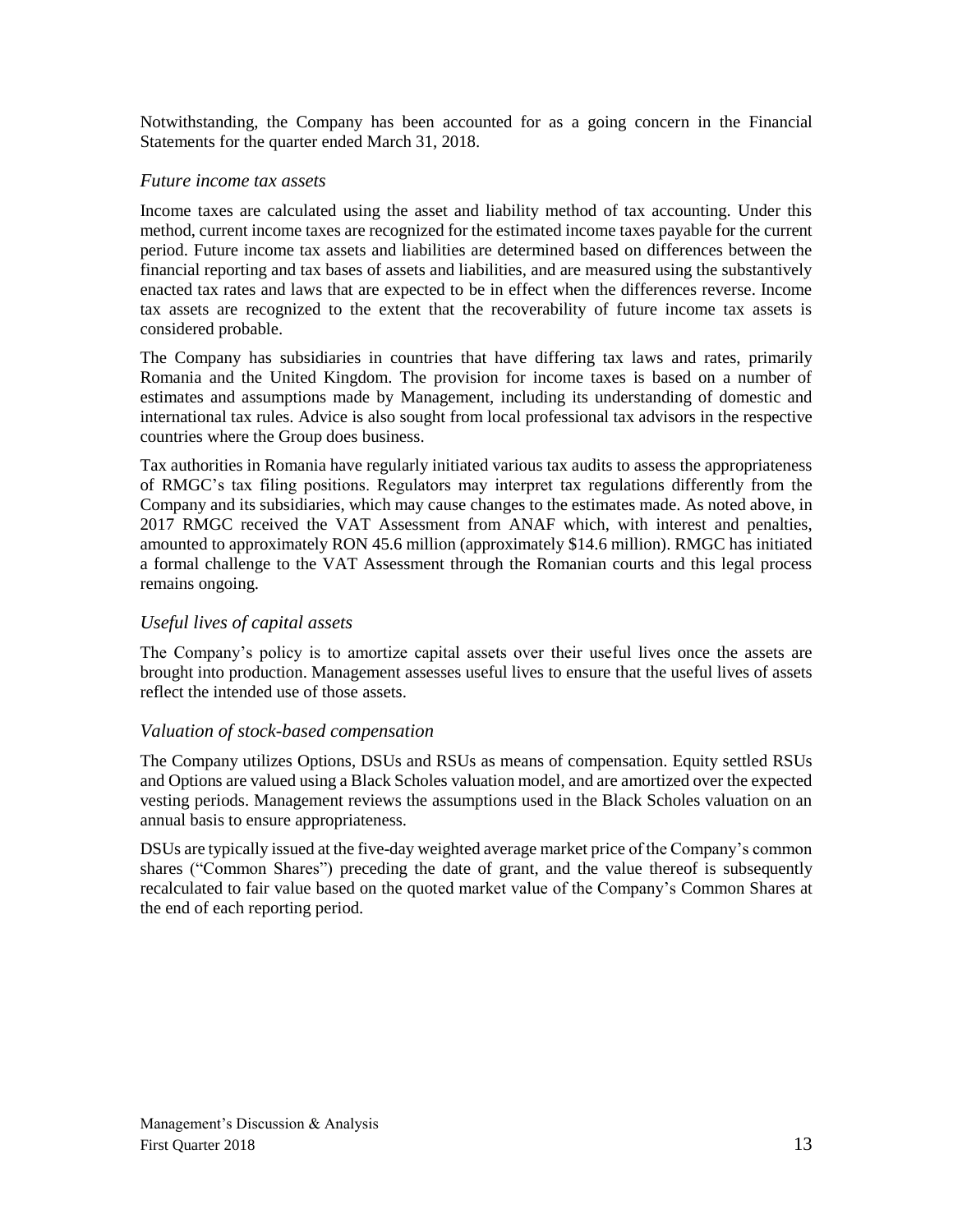#### *Valuation of the Private Placements*

The units issued by the Company in the Private Placements, consisted of convertible subordinated unsecured notes ("Convertible Notes"), warrants and arbitration value rights. For these two private placements, the Company utilized a Black Scholes valuation model to value the warrant component of the units and a discounted cash flow model to value the debt component of notes. The equity component of the notes was recognized initially at the difference between the fair value of each private placement as a whole and the fair value of the debt and warrant components. Any directly attributable transaction costs were allocated to the liability and equity components in proportion to their initial carrying amounts. A nil value was initially ascribed to the arbitration value rights and, given the current initial pleadings stage of the arbitration process, a nil valuation remains applicable as at March 31, 2018. The Private Placements contain two embedded derivatives, both of which were initially valued at nil with no subsequent adjustment in value.

### **Financial instruments and management of financial risk**

The recorded amounts for cash, cash equivalents, accounts receivable, accounts payable, accrued liabilities and other liabilities approximate fair values based on the nature of those instruments.

The Company's objective is to safeguard its cash and cash equivalents in order to be able to fund ongoing expenditures. The Company manages its capital structure and makes adjustments to it based on the level of funds on hand and anticipated future expenditures. The long-term costs, including advisors' fees and general corporate working capital, of pursuing the ICSID Arbitration have been significant and are estimated to continue to be so.

To safeguard capital the Company invests its surplus capital in liquid instruments with highly-rated financial institutions.

The Group's risk exposures and the impact on the Group's financial instruments are summarized below:

#### *Credit risk*

The Group's credit risk is primarily attributable to cash and cash equivalents. Historically, the Group has adopted an investment strategy to minimize its credit risk by investing in Canadian sovereign debt with the balance of cash being invested on short-term overnight deposit with major Canadian banks. However, the Company has invested a significant portion of the funds raised in the Private Placements in US sovereign debt to fund its expected US dollar-denominated working capital expenses.

The Group is exposed to the credit risk of domestic Romanian banks that hold and disburse cash on behalf of its Romanian subsidiaries. The Group manages its Romanian bank credit risk by centralizing custody, control and management of its surplus cash resources at the corporate office and only transferring money to its Romanian subsidiary based on near-term cash requirements, thereby mitigating exposure to domestic Romanian banks.

The Group holds small cash balances in the United Kingdom to fund corporate office activities.

The Group's credit risk is also attributable to value-added taxes receivable. Value-added taxes receivable are primarily receivables from the Romanian Government which, prior to the recent ANAF VAT audits, were within expected collection terms. As at March 31, 2018, overdue amounts claimed by RMGC total approximately \$0.3 million.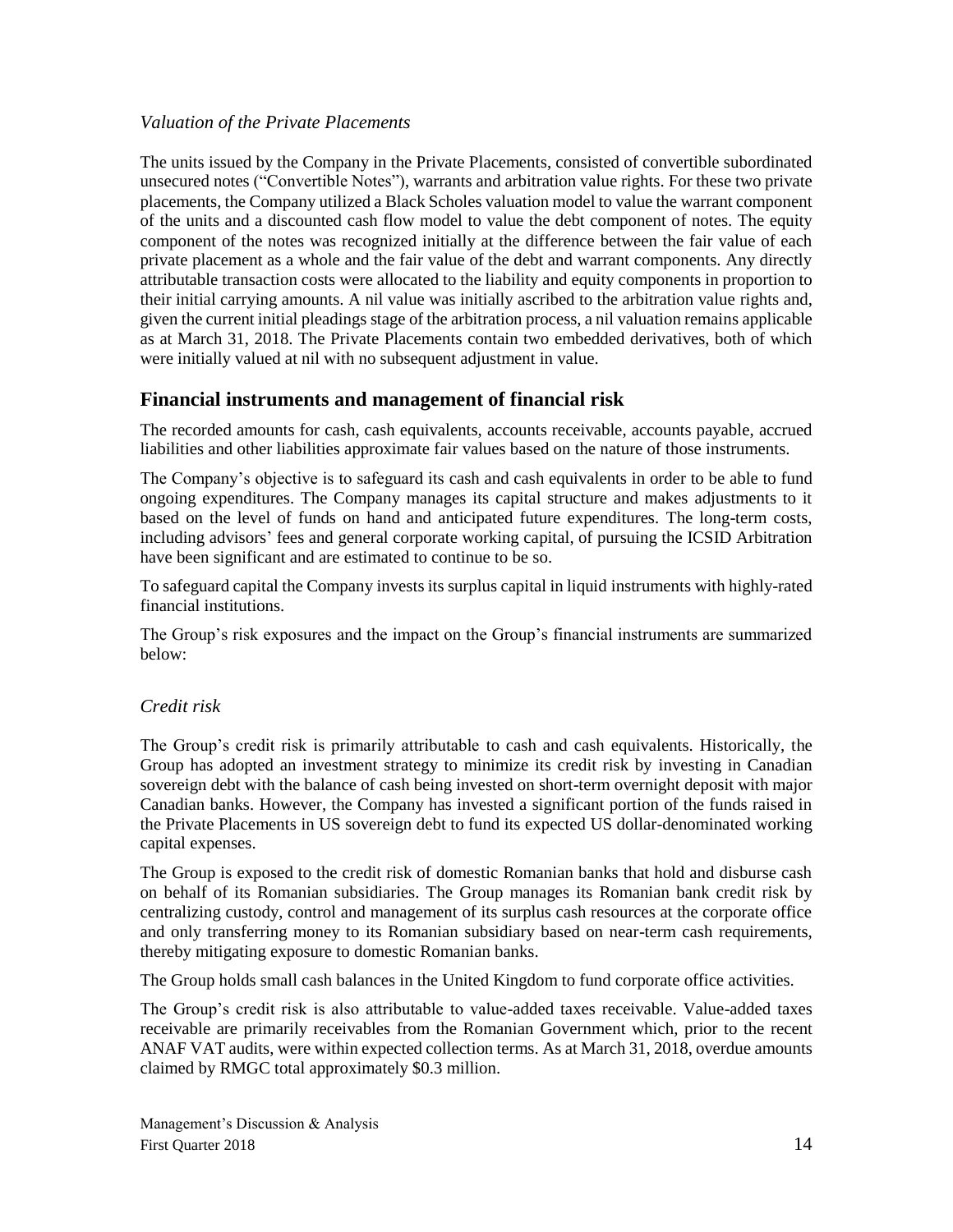### *Liquidity risk*

The Company has the ability to repay the Convertible Notes at maturity through issuing Common Shares from treasury (as more fully described in the Financial Statements); these represent a significant portion of the long-term Group liabilities. As of the date of this MD&A, taking account of the Group's existing treasury balances, the Group expects to have sufficient funds to settle all other existing and long-term contractual liabilities. For information on going concern see discussion above on liquidity and capital resources.

### *Market risk*

#### *(a) Interest rate risk*

The Group has significant cash balances and fixed coupon debt. The Group maintains a short-term investment horizon, typically less than 3 months, for its cash and cash equivalents, and therefore minimizes the risk of interest rate volatility at investment maturity. Where yields on investments less than 90 days are not significantly lower than investments greater than 90 days but less than one year, the Group has elected to utilize the shorter term investments.

With a short-term investment horizon and the intent to hold all investments until maturity, the Group is only marginally exposed to capital erosion should interest rates rise and cause fixed yield investments to devalue.

The Group's primary objective with respect to cash and cash equivalents is to mitigate credit risk. The Group has elected to forego yield in favor of capital preservation.

#### *(b) Foreign currency risk*

The Group's presentation currency is the Canadian dollar and its activities expose it to fluctuations in foreign exchange rates. The Group has monetary assets and liabilities which are denominated in Romanian Lei, US dollars, UK pounds and Euros and is, therefore, subject to exchange variations against both the functional and presentation currency.

The Group maintains cash and cash equivalents in various currencies and is therefore susceptible to market volatility as foreign cash balances are revalued to the functional currency of the entity and thereafter to the presentation currency of the Group. Therefore, the Group may report foreign exchange gains or losses during periods of significant economic and market volatility. At March 31, 2018 the Group held 49% and 47% of its cash and cash equivalents in Canadian and US dollars, respectively.

The Company has not entered into any derivative hedging activities.

#### *Sensitivity*

Based on Management's knowledge and experience of the financial markets, in respect of the Company's balance of cash and cash equivalents as at March 31, 2018, the Company believes the following market movements are "reasonably possible" over a twelve-month period and would have the stated effects on net income:

- A plus or minus 1% change in earned interest rates; would affect net income by \$0.3 million.
- A plus or minus 1% change in foreign exchange rates; would affect net income by \$0.2 million.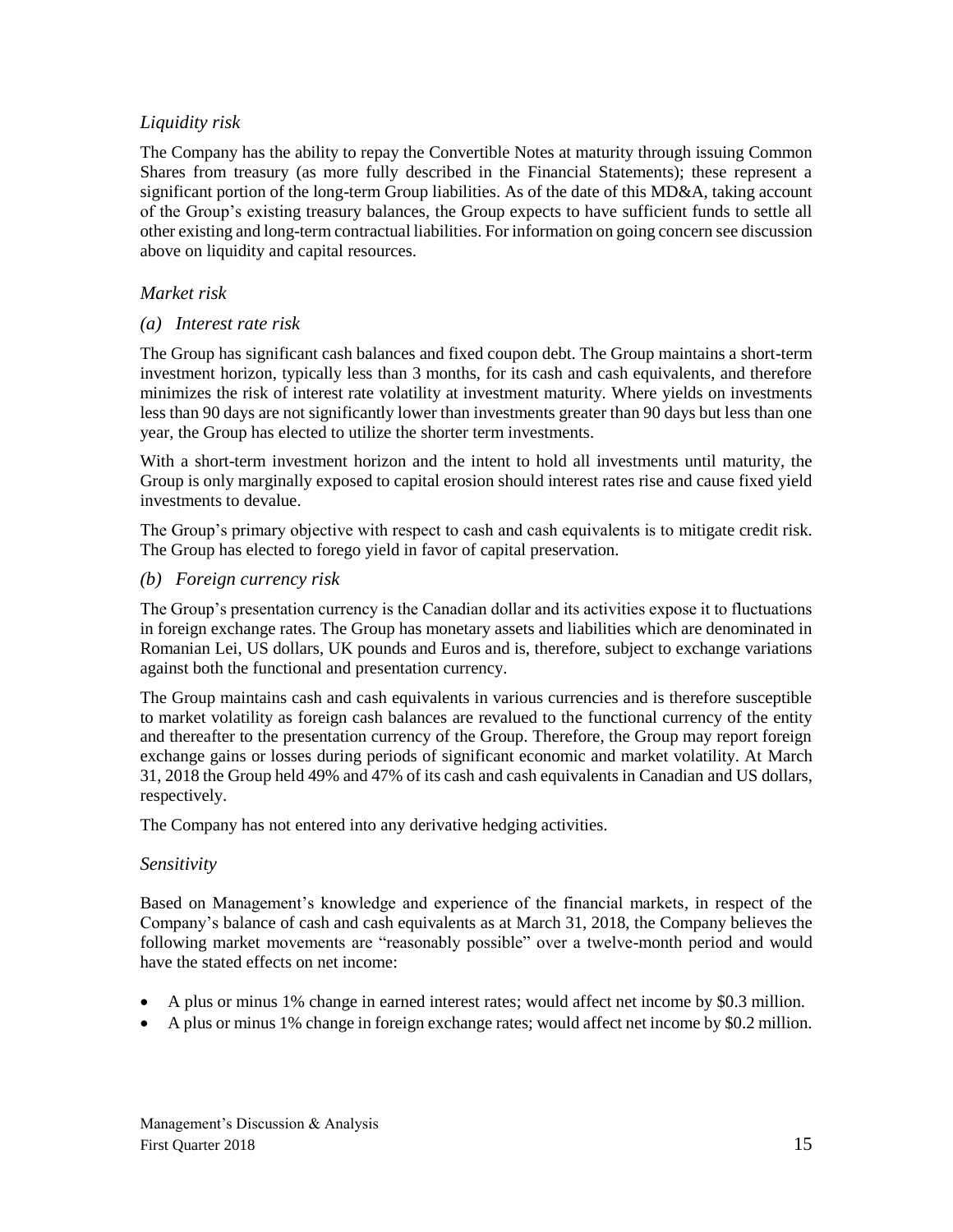### **Risks and uncertainties**

An investment in the Company's Common Shares is subject to a number of risks and uncertainties. This section describes existing and future material risks to the business of the Group. The risks described below are not exhaustive. Additional risks and uncertainties not currently known to the Company, or those that it currently deems to be immaterial, may become material and adversely affect the Group's business. The realization of any of these risks may materially and adversely affect the Group's business, financial condition, results of operations and/or the market price of Gabriel's securities.

#### *ICSID Arbitration*

The costs of pursuing the ICSID Arbitration are substantial and the amount of costs, fees and other expenses and commitments payable in connection with the ICSID Arbitration may differ materially from Management's expectations. Based on the case specific nature of arbitration and the inherent uncertainty in the actions of the Respondent, or the process, timing or outcome of the ICSID Arbitration, there can be no assurances that the ICSID Arbitration will advance in a customary or predictable manner or be completed or settled within any specific or reasonable period of time.

There is no assurance that the Claimants will be successful in establishing Romania's liability in the ICSID Arbitration or, if successful, will collect an award of compensation from the Respondent in the amount requested or at all. Failure to prevail in the ICSID Arbitration or to obtain adequate compensation for the loss in value of the Group's investment would materially adversely affect the Group.

The pursuit by the Company of the ICSID Arbitration may lead to the commencement of further abusive fiscal and other investigations and assessments against RMGC by the Romanian State.

#### *Need for additional funding*

Further funding is required by the Company to continue as a going concern and to pursue the ICSID Arbitration to its conclusion, and for general working capital requirements. The Company will likely require additional funding in 2018 or early 2019.

Historically the Company has been financed through the issuance of its Common Shares, other equity based securities and convertible debt. Although Gabriel has been successful in the past in obtaining financing, the Company has limited access to financial resources as a direct result of the dispute concerning the Project and the core focus upon the ICSID Arbitration. There is a risk that sufficient additional financing may not be available to the Company on acceptable terms, or at all.

Whilst, as disclosed above, the Company has initiated a process to sell its long lead-time equipment which could, if completed, provide the Company with a reduced cost base and/or additional working capital, there are, however, no assurances regarding the success or otherwise of such a sale process or that any proceeds may be realized from the sale of equipment. The timing of the receipt of any such sales proceeds is also uncertain.

#### *Refinancing of existing securities*

The Company may need or desire to refinance all or a portion of the Convertible Notes issued and outstanding pursuant to the Private Placements. There can be no assurance that the Company will be able to refinance any of its indebtedness or incur additional indebtedness.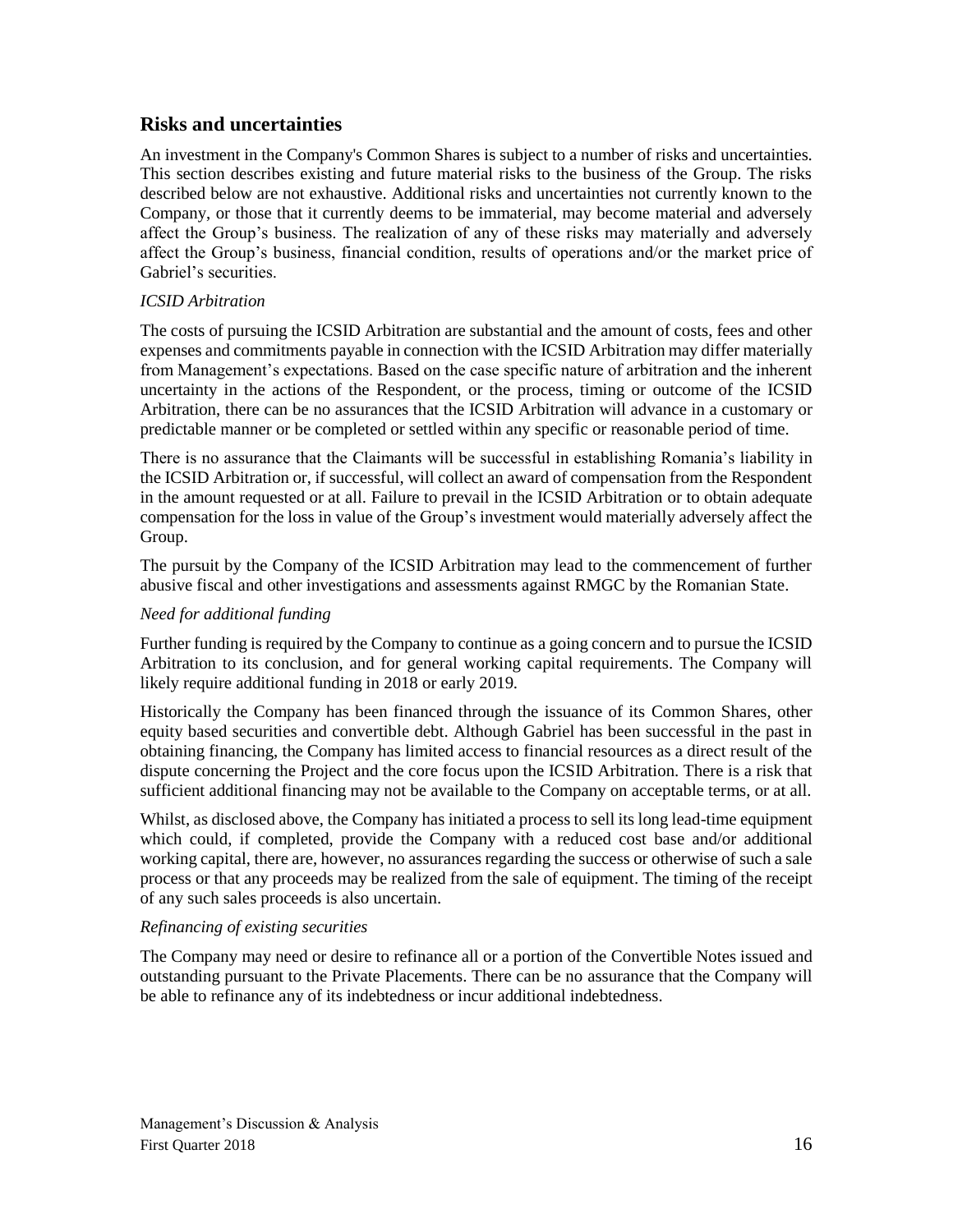#### *Political and economic uncertainty in Romania*

Gabriel's material operations, property rights and other interests are located in Romania. As such, the Company's activities are subject to a number of country specific risks over which it has no control. These risks may include risks related to social, political, economic, legal and fiscal instability and changes of Romanian laws and regulations affecting foreign ownership, taxation, working conditions, rates of exchange, exchange control, exploration licensing, and export licensing and export duties.

In the event of a dispute arising in respect of the Company's activities in Romania (other than the ICSID Arbitration), the Company may be subject to the exclusive jurisdiction of foreign courts or may not be successful in subjecting foreign persons to the jurisdiction of courts in Canada or elsewhere. Any adverse or arbitrary decision of a court, arbitrator or other governmental or regulatory body may have a material adverse impact on the Company's business, assets, prospects, financial condition and results of operations and/or the market price of its securities.

#### *Mineral tenure rights*

The License has an initial duration of 20 years and may be extended for additional five-year periods as may be needed to ensure rational exploitation of the mineral resources and reserves identified and approved by NAMR. The License expires in June 2019 and an application for renewal is required to be filed no less than 90 days prior to the expiry. Although RMGC retains "nominal ownership" of the License, the acts and omissions of the Romanian State have prevented RMGC from realizing any benefits of such ownership and thus have deprived the License entirely of its value.

Pursuant to an exploration concession license issued by the Romanian State in May 1999 relating to the Rodu-Frasin and Tarnita deposits located in the vicinity of Rosia Montană, RMGC acquired, following the completion of extensive exploration at Bucium. This identified two feasible deposits, a direct and exclusive legal right to obtain exploitation licenses for such deposits. However, in violation of RMGC's legal rights and of Romania's legal obligations, Romania has failed for the last 10 years to act on RMGC's applications for exploitation licenses for Rodu-Frasin and Tarnita.

#### *Legal proceedings*

As previously disclosed, Gabriel has been party (directly and through RMGC) to a number of legal challenges in Romania and, in the course of its business, may from time to time become involved in the defence and initiation of legal claims, arbitration and other legal proceedings.

Due to the inherent uncertainties of the judicial process in Romania, the nature and results of any such legal proceedings cannot be predicted with any certainty. In addition, such claims, arbitration and other legal proceedings can be lengthy and involve the incurrence of substantial costs and resources by the Company. The initiation, pursuit and/or outcome of any particular claim, arbitration or legal proceeding could have a material adverse effect on the Company's financial position and results of operations, and on the Company's business, assets and prospects.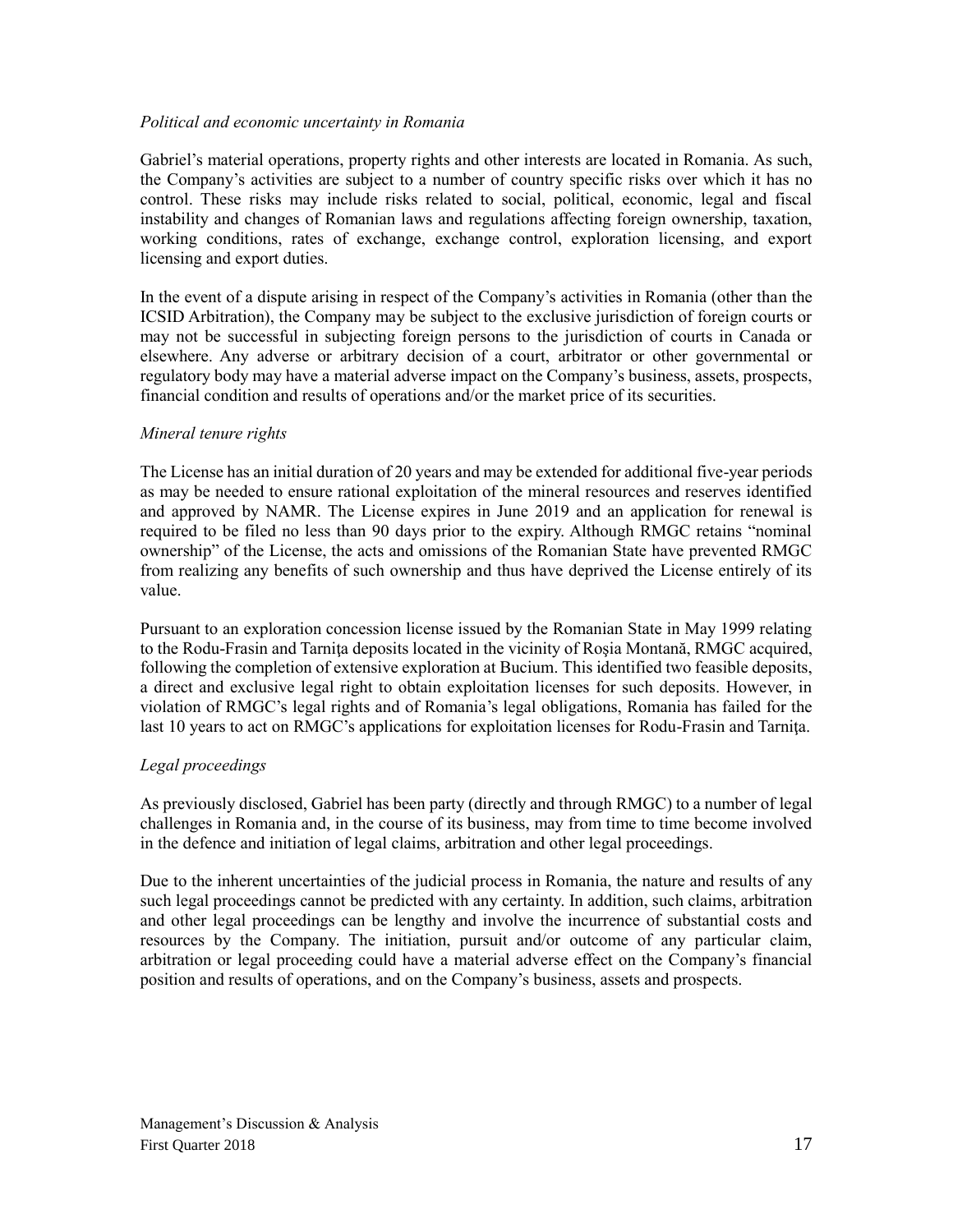#### *UNESCO World Heritage List*

The inclusion of Roșia Montană on the UNESCO World Heritage List would have a material adverse impact on the Company's business, assets and financial condition insofar as it would limit severely the terms upon which any mining in the Project area could be permitted and thus whether an amicable resolution of the dispute with the Romanian State could be reached.

#### *Dependence on Management and key personnel*

The Group is dependent on a relatively small number of key directors, officers and employees. Loss of any one of those persons could have an adverse effect on it. Retaining qualified and experienced personnel is critical to the Company's success. However, there can be no assurance that the Gabriel Group will be successful in so doing.

Furthermore, the loss of key employees, in particular those who possess important historical knowledge related to the Project which could be relevant to the ICSID Arbitration, could have a material adverse effect on the outcome of the ICSID Arbitration and future operations of the Group.

#### *Minvest mine closure plan*

In May 2006, Minvest permanently ceased all of its mining operations at Roșia Montană. As a result, a mine closure plan was developed, which, Gabriel understands, was approved by the Romanian Ministry of Economy and NAMR. The mine closure plan was developed to integrate into RMGC's development plans for Roșia Montană in order to avoid any conflict between the Romanian State's closure activities and RMGC's development activities. A state-owned company under the coordination of the Ministry of Economy, S.C. CONVERSMIN S.A., has responsibility for the mine closure plan.

There can be no assurance that the activities contemplated by such mine closure plan will be implemented in a timely fashion, and no such action has been undertaken to date. Until the mine closure plan has been fully implemented, there can be no assurance that such activities will not attract liability to RMGC, as the titleholder of the License, under the current or future laws, rules and regulations applicable to mining activities in Romania. Likewise, there can be no assurance that the legally binding assumption by the Romanian State-owned operator of all liabilities associated with its past mining operations and the indemnification of RMGC from such liabilities will be fulfilled by, or be enforceable against, such entity.

#### *Potential dilution to existing shareholders*

As described above, the Company will require additional financing in order to pursue the ICSID Arbitration to its conclusion and for general working capital requirements. In order to raise such financing, the Company anticipates that it may sell additional equity securities including, but not limited to, its Common Shares, share purchase warrants or some form of convertible security. The effect of additional issuances of equity securities will result in dilution to existing shareholders.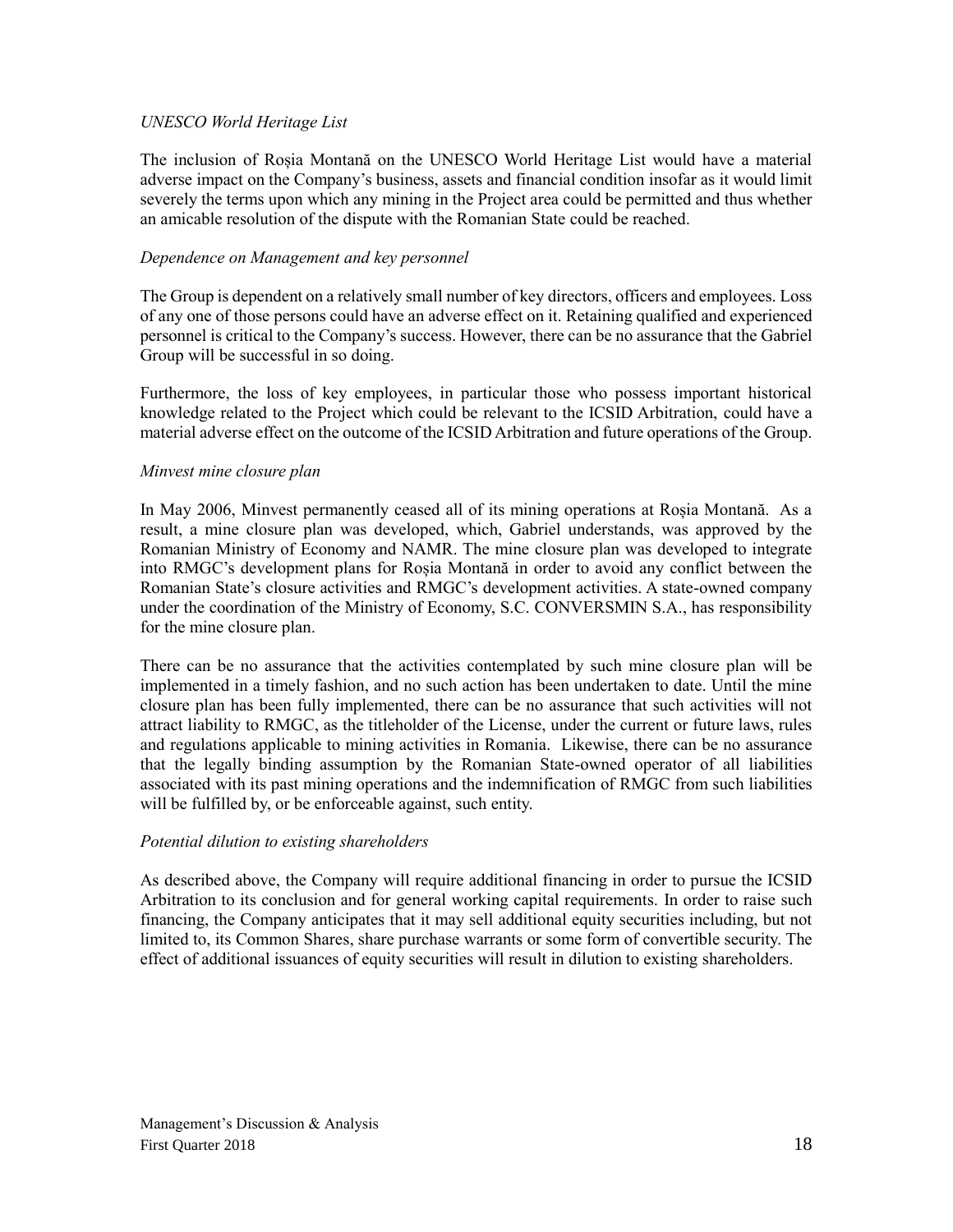The conversion and/or exercise (as applicable) of the Company's outstanding Convertible Notes and existing warrants could result in the issuance of a significant number of Common Shares causing significant dilution to the ownership of existing shareholders. Unless and until the Company successfully permits the Project or collects an arbitral award, if any, or acquires and/or develops other operating properties which provide positive cash flow, the Company's ability to meet its obligations as they fall due or redeem in whole or part or otherwise restructure the Convertible Notes will be limited to the Company's cash on hand and/or its ability to issue additional equity or debt securities in the future. Such transactions could potentially cause substantial dilution to the shareholders at that time.

#### *Continued Listing of the Company's Common Shares*

The continued listing of the Company's Common Shares on the Exchange is conditional upon its ability to meet the applicable continued listing requirements of the Exchange. In the event that Gabriel is not able to maintain a listing of its Common Shares on the Exchange or any substitute exchange, it may be extremely difficult or impossible for shareholders to sell their Common Shares. If the Company is delisted from the Exchange but obtains a substitute listing for the Common Shares, the Common Shares may have less liquidity and more price volatility than experienced on the Exchange. Shareholders may not be able to sell their Common Shares on any such substitute exchange in the quantities, at the times, or at the prices that could potentially be available on a more liquid trading market. As a result of these factors, if the Common Shares are delisted from the Exchange, the price of the Common Shares may decline and the Company's ability to obtain financing in the future could be materially impaired.

#### *Compliance with Anti-Corruption Laws*

Gabriel is subject to various anti-corruption laws and regulations including, but not limited to, the Canadian Corruption of Foreign Public Officials Act 1999 and the UK Bribery Act 2010. In general, these laws prohibit a company and its employees and intermediaries from bribing or making other prohibited payments to foreign officials or other persons to obtain or retain business or gain some other business advantage. Gabriel's primary operations are located in Romania, a country which, according to Transparency International, is perceived as having fairly high levels of corruption relative to the rest of Europe (Romania ranks 59<sup>th</sup> out of 180 countries in terms of corruption, according to a 2017 index published by Transparency International). Gabriel cannot predict the nature, scope or effect of future anti-corruption regulatory requirements to which Gabriel's operations might be subject or the manner in which existing laws might be administered or interpreted.

Failure to comply with the applicable legislation and other similar foreign laws could expose Gabriel and/or its senior management to civil and/or criminal penalties, other sanctions and remedial measures, legal expenses and reputational damage, all of which could materially and adversely affect Gabriel's business, financial condition and results of operations. Likewise, any investigation of any potential violations of the applicable anti-corruption legislation by UK, Canadian or foreign authorities could also have an adverse impact on Gabriel's ability to develop the Project or its business, financial condition and results of operations.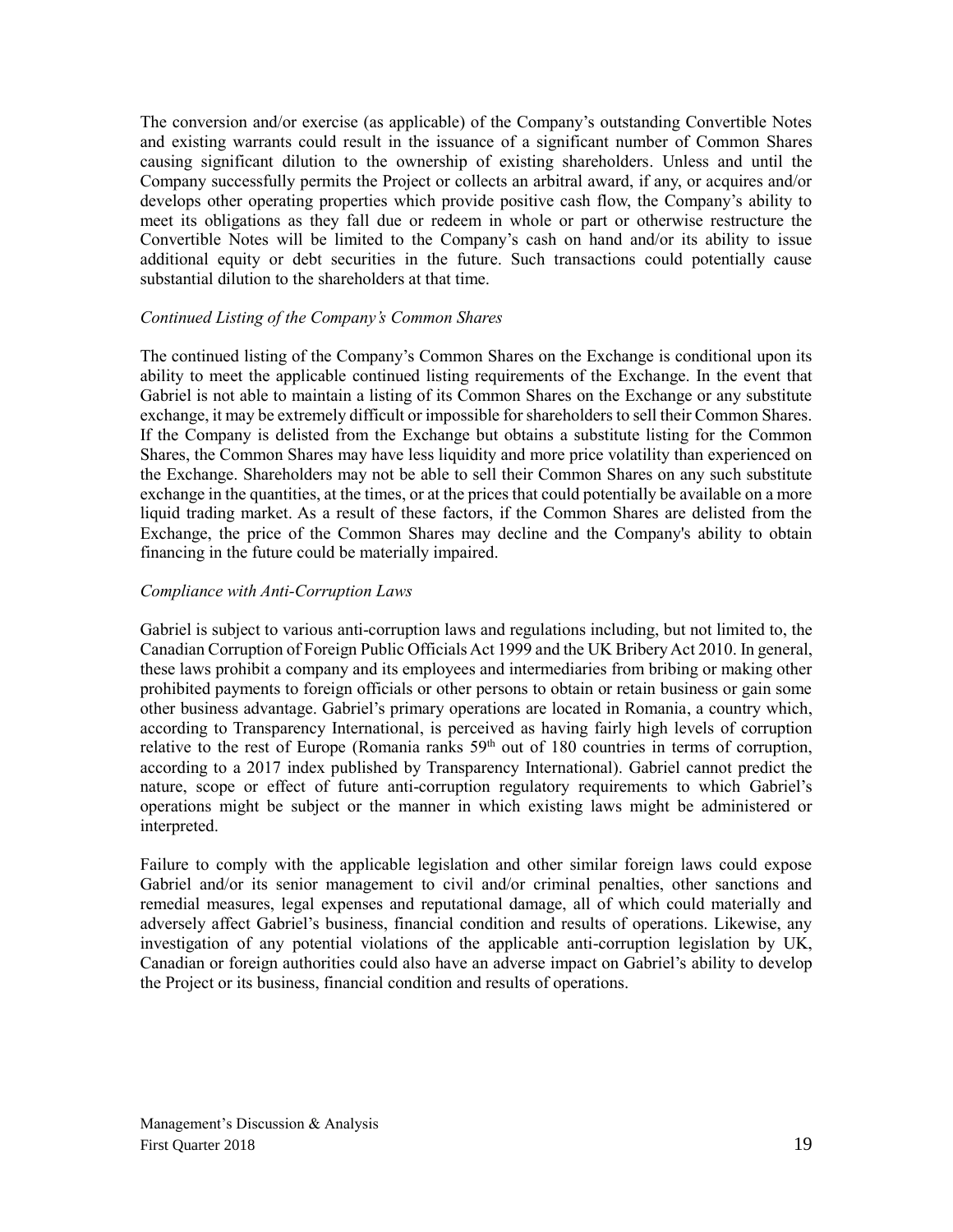As a consequence of these legal and regulatory requirements, Gabriel has instituted policies and procedures with regard to business ethics, which have been designed to ensure that Gabriel and its employees comply with applicable anti-corruption laws and regulations. However, there can be no assurance or guarantee that such efforts have been and will be completely effective in ensuring Gabriel's compliance, and the compliance of its employees, consultants, contractors and other agents, with all applicable anti-corruption laws and regulations.

#### *Insurance and uninsurable risks*

Gabriel maintains insurance to protect it against certain risks related to its operations in type and amounts that it believes are reasonable depending upon the circumstances surrounding each identified risk and the advice of its retained insurance advisor. There are also risks against which the Company cannot insure or against which it may elect not to insure for various reasons. The potential costs associated with any liabilities not covered by insurance, or in excess of insurance coverage, or compliance with applicable laws and regulations may cause substantial delays to its operations and require significant capital outlays, adversely affecting the future business, assets, prospects, financial condition and results of operations of the Company.

#### *General economic and financial market conditions*

Global economic and financial conditions may impact the ability of the Company to obtain loans, financing and other credit facilities in the future and, if obtained, on terms favourable to the Company. As a consequence, global financial conditions could adversely impact the Company's financial status and share price.

#### *Market price volatility*

Publicly quoted securities are subject to a relatively high degree of price volatility. It may be anticipated that the quoted market for the Common Shares of the Company will be subject to market trends generally and there may be significant fluctuations in the price of the Company's Common **Shares**.

#### *Conflicts of interest*

Some of the directors and officers of the Company are, or may be, on the boards of other natural resource companies from time to time resulting in conflicts of interests. Therefore, there is the potential for a conflict of interest between the Company and some of its directors and officers. Directors and officers of the Company with conflicts of interest will be subject to and will follow the procedures set out in applicable corporate and securities legislation, regulations, rules and policies.

## **CEO/CFO Certification**

The Company's Chief Executive Officer ("CEO") and Chief Financial Officer ("CFO") have reviewed the interim financial statements and interim MD&A (the "Interim Filings") for the threemonth period ended March 31, 2018.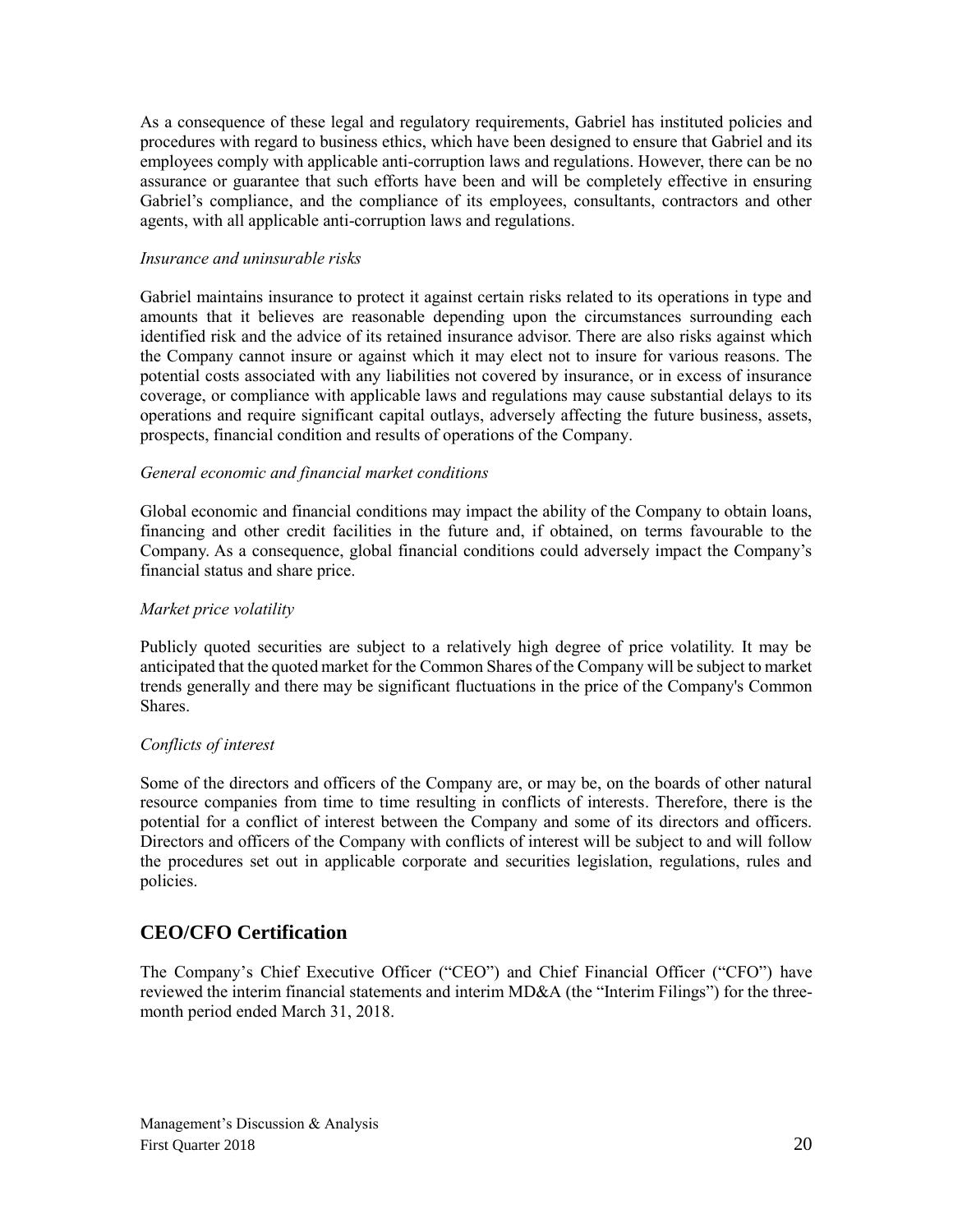The CEO and CFO certify that, as at March 31, 2018, based on their knowledge, having exercised reasonable diligence, the Interim Filings do not contain any untrue statement of a material fact or omit to state a material fact required to be stated or that is necessary to make a statement not misleading in light of the circumstances under which it was made, for the period covered by the Interim Filings

The CEO and CFO certify that, as at March 31, 2018, Based on their knowledge, having exercised reasonable diligence, the interim financial statements for the period, together with the other financial information included in the Interim Filings, fairly present in all material respects the financial condition, financial performance and cash flows of the Company, as of March 31, 2018 and for the three month period to that date.

## **Outstanding Share Data**

The Company's fully diluted share capital as at May 4, 2018 was:

|                                        | Outstanding |
|----------------------------------------|-------------|
| Common shares                          | 384,452,780 |
| Common stock options                   | 24,368,020  |
| Deferred share units - common shares   | 2,962,474   |
| Restricted share units - common shares | 2,148,748   |
| Warrants                               | 111,536,250 |
| Convertible notes                      | 307,912,500 |
| <b>Fully diluted share capital</b>     | 833,380,772 |

## **Forward-Looking Statements**

This MD&A contains "forward-looking information" (also referred to as "forward-looking statements") within the meaning of applicable Canadian securities legislation. Forward-looking statements are provided for the purpose of providing information about Management's current expectations and plans and allowing investors and others to get a better understanding of the Company's operating environment. All statements, other than statements of historical fact, are forward-looking statements.

In this MD&A, forward-looking statements are necessarily based upon a number of estimates and assumptions that, while considered reasonable by the Company at this time, are inherently subject to significant business, economic and competitive uncertainties and contingencies that may cause the Company's actual financial results, performance, or achievements to be materially different from those expressed or implied herein. Some of the uncertainties associated with material factors or assumptions used to develop forward-looking statements include, without limitation: the progress of the ICSID Arbitration, actions by the Romanian Government or affiliates thereof, the impact of current or future litigation against the Group, conditions or events impacting the Company's ability to fund its operations or service its debt, the ability to progress exploration, development and operation of mining properties and the overall impact of misjudgments made in good faith in the course of preparing forward-looking information.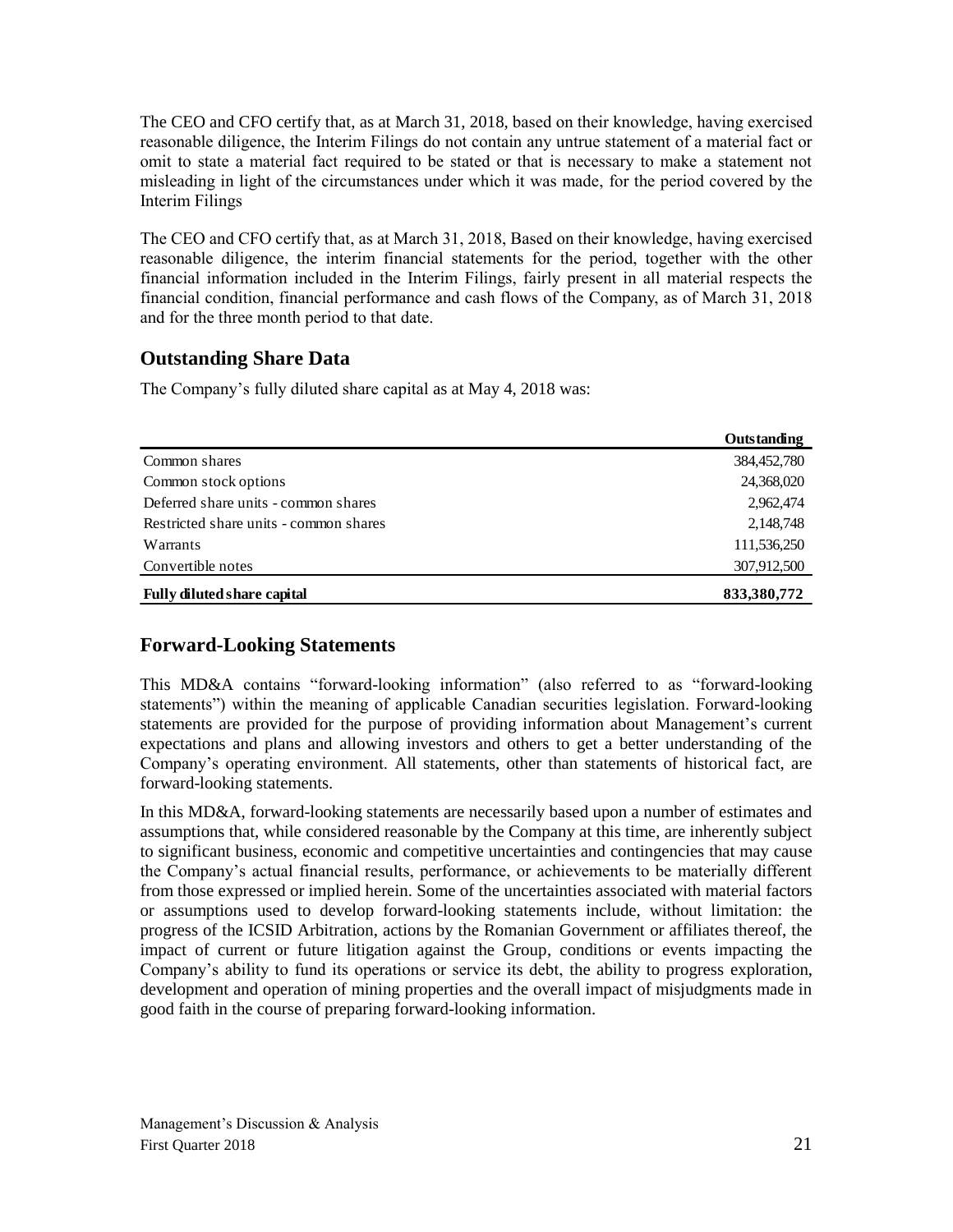Forward-looking statements involve risks, uncertainties, assumptions, and other factors including those set out above and below, that may never materialize, prove incorrect or materialize other than as currently contemplated, which could cause the Company's results to differ materially from those expressed or implied by such forward-looking statements.

Any statements that express or involve discussions with respect to predictions, expectations, beliefs, plans, projections, objectives, assumptions or future events or performance (often, but not always, identified by words or phrases such as "expects", "is expected", "anticipates", "believes", "plans", "projects", "estimates", "assumes", "intends", "strategy", "goals", "objectives", "potential", "possible" or variations thereof or stating that certain actions, events, conditions or results "may", "could", "would", "should", "might" or "will" be taken, occur or be achieved, or the negative of any of these terms and similar expressions) are not statements of fact and may be forward-looking statements.

Numerous factors could cause actual results to differ materially from those in the forward-looking statements, including without limitation:

- the duration, required disclosure, costs, process and outcome of the ICSID Arbitration against Romania;
- changes in the Group's liquidity and capital resources;
- access to funding to support the Group's continued ICSID Arbitration and/or operating activities in the future;
- equity dilution resulting from the conversion of the Convertible Notes, or exercise of warrants, in part or in whole to common shares of the Company;
- the ability of the Company to maintain a continued listing on the Exchange or any regulated public market for trading securities;
- the impact on business strategy and its implementation in Romania of: unforeseen historic acts of corruption, uncertain legal enforcement both for and against the Group and political and social instability;
- regulatory, political and economic risks associated with operating in a foreign jurisdiction including changes in laws, governments and legal and fiscal regimes; and
- volatility of currency exchange rates;
- the availability and continued participation in operational or other matters pertaining to the Group of certain key employees and consultants.

This list is not exhaustive of the factors that may affect any of the Company's forward-looking statements.

Investors are cautioned not to put undue reliance on forward-looking statements, and investors should not infer that there has been no change in the Company's affairs since the date of this report that would warrant any modification of any forward-looking statement made in this document, other documents periodically filed with or furnished to the relevant securities regulators or documents presented on the Company's website. All subsequent written and oral forward-looking statements attributable to the Company or persons acting on its behalf are expressly qualified in their entirety by this notice. The Company disclaims any intent or obligation to update publicly or otherwise revise any forward-looking statements or the foregoing list of assumptions or factors, whether as a result of new information, future events or otherwise, subject to the Company's disclosure obligations under applicable Canadian securities regulations. Investors are urged to read the Company's filings with Canadian securities regulatory agencies.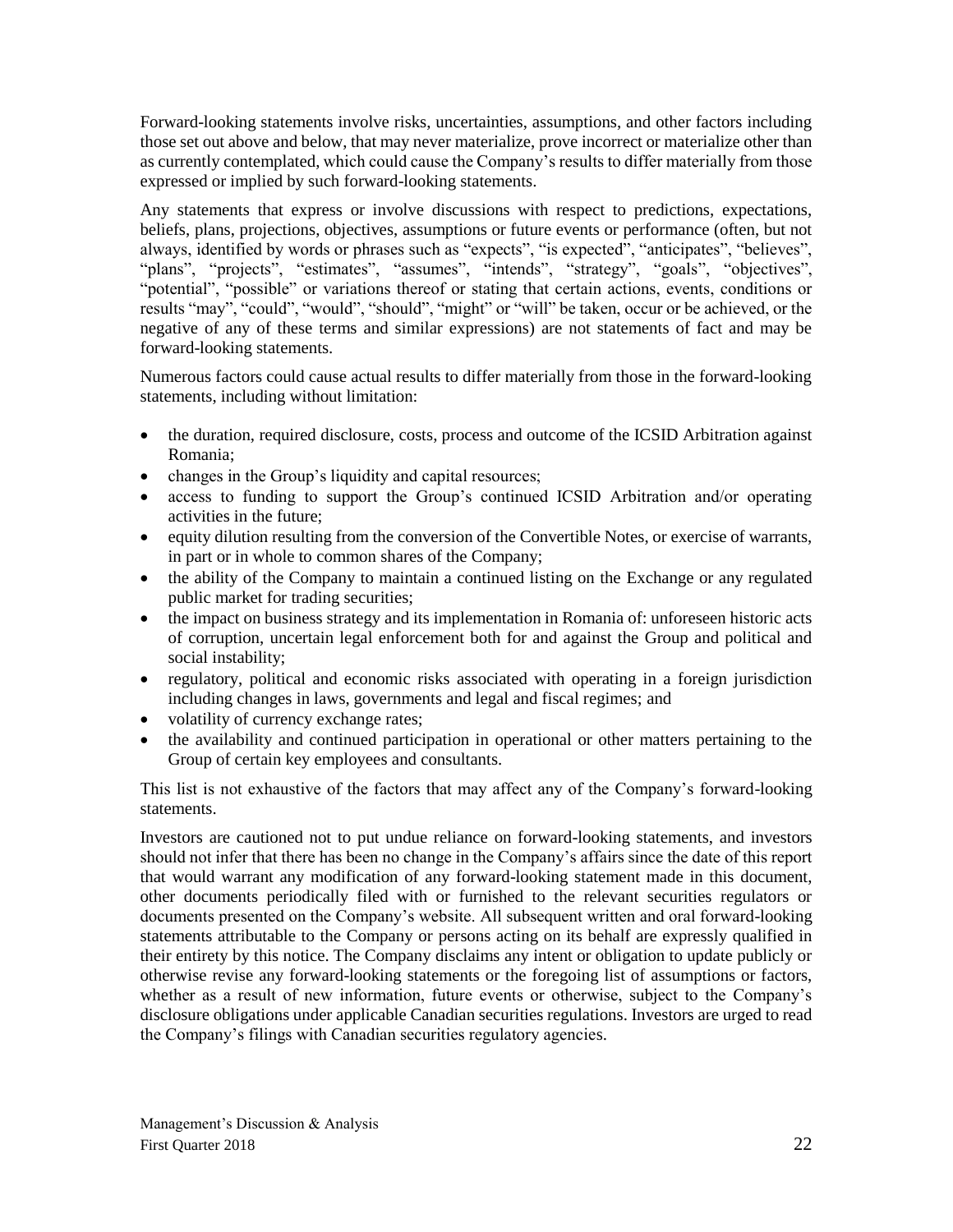# **Gabriel Resources Ltd.**

Condensed Interim Consolidated Financial Statements (Unaudited) For the period ended March 31, 2018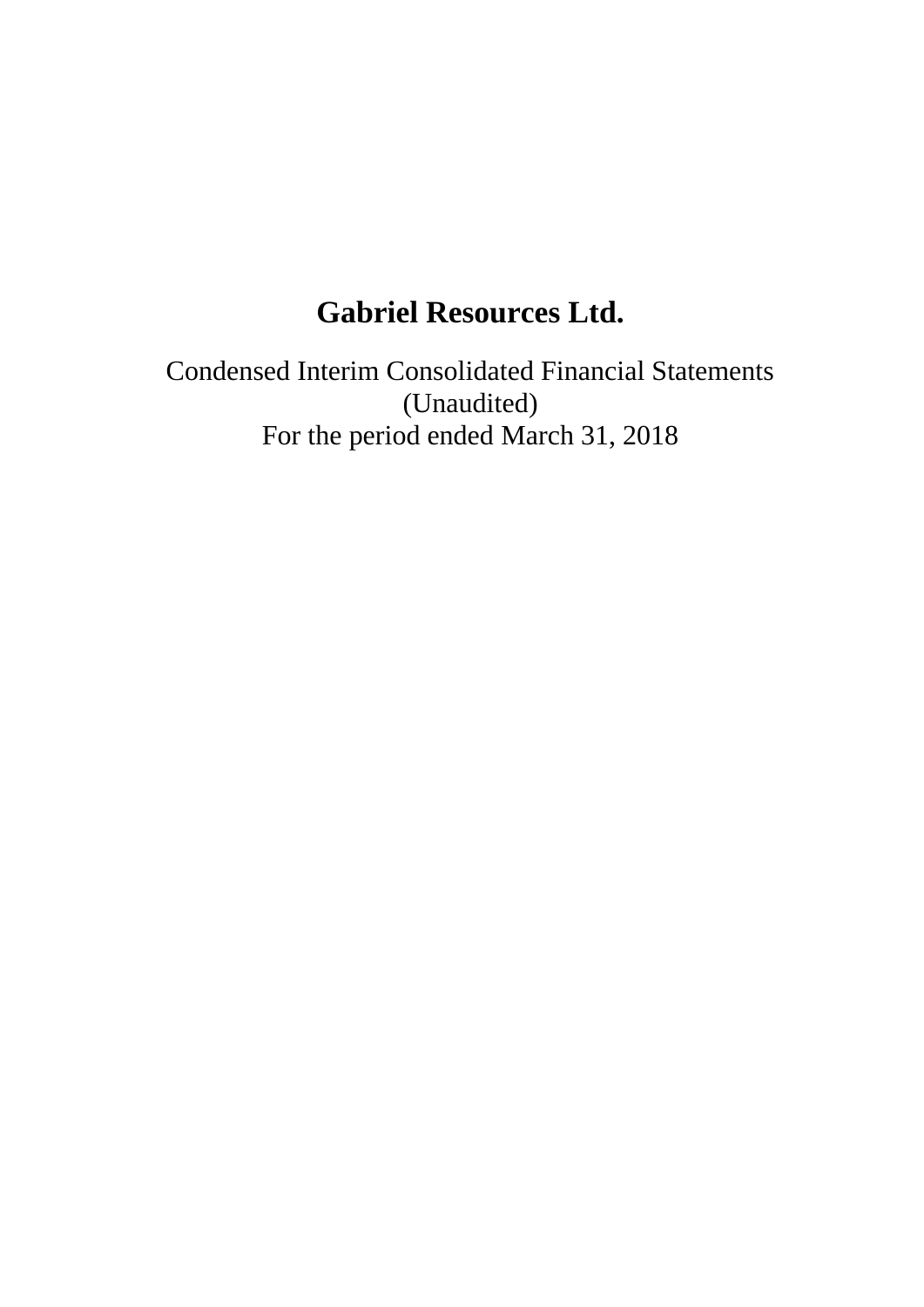# Condensed Consolidated Statement of Financial Position

As at March 31, 2018 and December 31, 2017

*(Unaudited and expressed in thousands of Canadian dollars)*

|                                                                     |              |             | March 31 December 31 |
|---------------------------------------------------------------------|--------------|-------------|----------------------|
|                                                                     | <b>Notes</b> | 2018        | 2017                 |
| <b>Assets</b>                                                       |              |             |                      |
| <b>Current assets</b>                                               |              |             |                      |
| Cash and cash equivalents                                           | 7            | 27,910      | 31,220               |
| Trade and other receivables                                         |              | 792         | 875                  |
| Prepaid expenses and supplies                                       |              | 642         | 520                  |
| Total current assets (excluding assets classified as held for sale) |              | 29,344      | 32,615               |
| Assets classified as held for sale                                  | 6            | 14,374      | 13,723               |
| <b>Total current assets</b>                                         |              | 43,718      | 46,338               |
|                                                                     |              |             |                      |
| <b>Non-current assets</b>                                           |              |             |                      |
| Restricted cash                                                     |              | 571         | 850                  |
| Property, plant and equipment                                       |              | 121         | 112                  |
| <b>Total non-current assets</b>                                     |              | 692         | 962                  |
| <b>TOTAL ASSETS</b>                                                 |              | 44,410      | 47,300               |
|                                                                     |              |             |                      |
| <b>Liabilities</b>                                                  |              |             |                      |
| <b>Current liabilities</b>                                          |              |             |                      |
| Trade and other payables                                            | 8            | 5,287       | 3,909                |
| <b>Resettlement liabilities</b>                                     | 9            | 544         | 532                  |
| Other current liabilities                                           | 10           | 888         | 1,156                |
| <b>Total current liabilities</b>                                    |              | 6,719       | 5,597                |
|                                                                     |              |             |                      |
| <b>Non-current liabilities</b>                                      |              |             |                      |
| Convertible, subordinated, unsecured notes                          | 17           | 65,103      | 63,201               |
| <b>Total non-current liabilities</b>                                |              | 65,103      | 63,201               |
| <b>TOTAL LIABILITIES</b>                                            |              | 71,822      | 68,798               |
|                                                                     |              |             |                      |
| <b>Deficit</b>                                                      |              |             |                      |
| Share capital                                                       |              | 868,288     | 868,288              |
| Other reserves                                                      |              | 133,817     | 133,449              |
| Currency translation adjustment                                     |              | 2,103       | 1,579                |
| Accumulated deficit                                                 |              | (1,035,696) | (1,028,765)          |
| Deficit attributable to owners of the parent                        |              | (31, 488)   | (25, 449)            |
| Non-controlling interest                                            | 11           | 4,076       | 3,951                |
| <b>TOTAL DEFICIT</b>                                                |              | (27, 412)   | (21, 498)            |
| <b>TOTAL DEFICIT AND LIABILITIES</b>                                |              | 44,410      | 47,300               |

**Going concern – Note 1**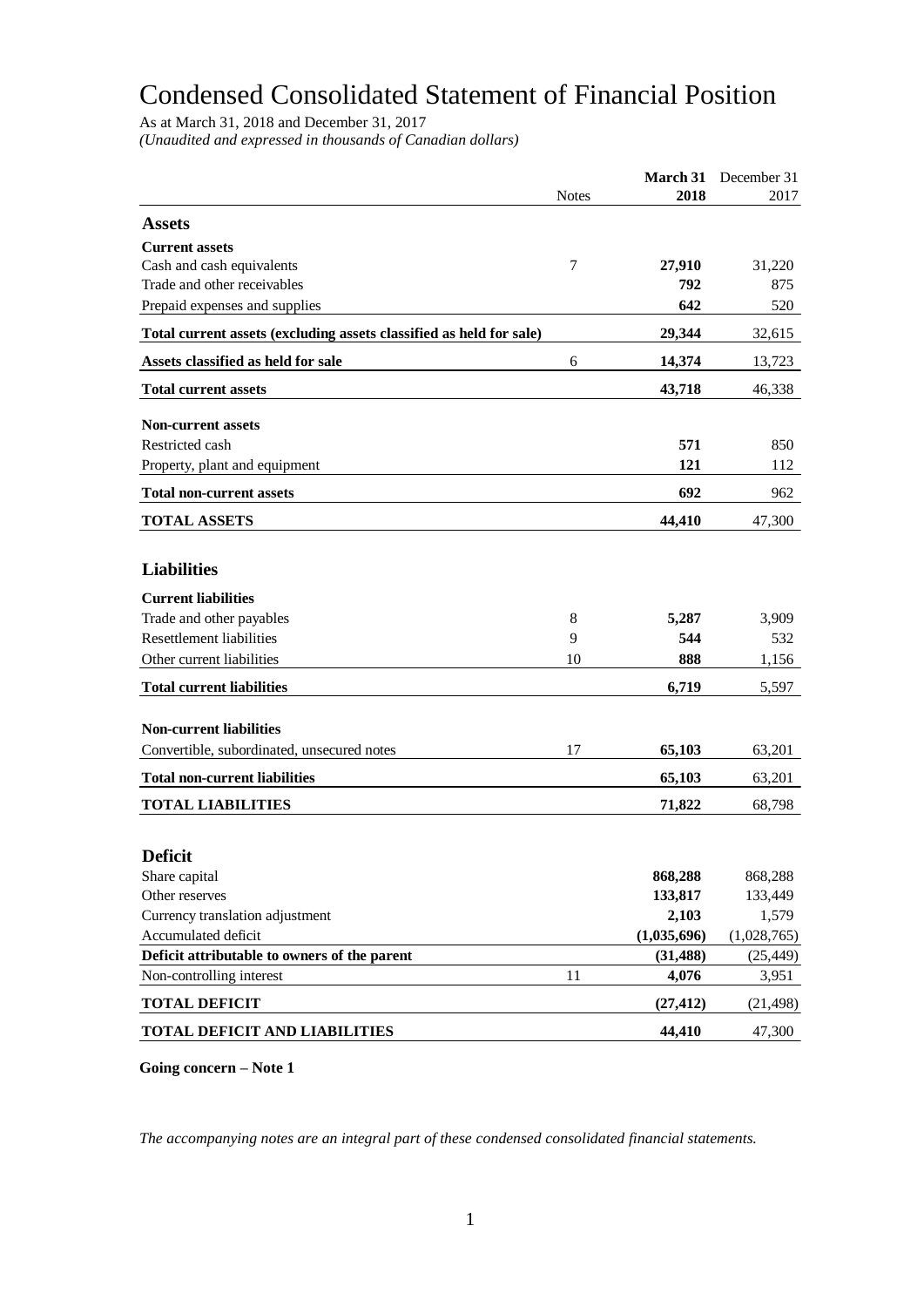## Condensed Consolidated Income Statement

For the three month period ended March 31

(*Unaudited and expressed in thousands of Canadian dollars, except per share data)*

|                                                          | 3 months ended |          |
|----------------------------------------------------------|----------------|----------|
|                                                          |                | March 31 |
|                                                          | 2018           | 2017     |
| <b>Expenses</b>                                          |                |          |
| Corporate, general and administrative                    | 5,254          | 7,081    |
| Share-based compensation                                 | 90             | 171      |
| Depreciation                                             | 18             | 41       |
| <b>Operating loss</b>                                    | 5,362          | 7,293    |
| Other (income) / expense                                 |                |          |
| Interest received                                        | (77)           | (62)     |
| Finance costs: convertible notes accretion               | 1,902          | 1,690    |
| Foreign exchange (gain) / loss                           | (256)          | 424      |
| Loss for the period attributable to owners of the parent | 6,931          | 9,345    |
| Basic and diluted loss per share                         | \$0.02         | \$0.02   |

# Condensed Consolidated Statement of Comprehensive Income

For the three month period ended March 31 (*Unaudited and expressed in thousands of Canadian dollars)*

|                                                             | 3 months ended |       |  |
|-------------------------------------------------------------|----------------|-------|--|
|                                                             | March 31       |       |  |
|                                                             | 2018           | 2017  |  |
| Loss for the period                                         | 6,931          | 9,345 |  |
| Other comprehensive loss                                    |                |       |  |
| - may recycle to the Income Statement in future periods     |                |       |  |
| Currency translation adjustment                             | (649)          | (2)   |  |
| Comprehensive loss for the period                           | 6,282          | 9,343 |  |
| Comprehensive loss / (gain) for the period attributable to: |                |       |  |
| - Owners of the parent                                      | 6,407          | 9.343 |  |
| - Non-controlling interest                                  | (125)          |       |  |
| Comprehensive loss for the period                           | 6,282          | 9,343 |  |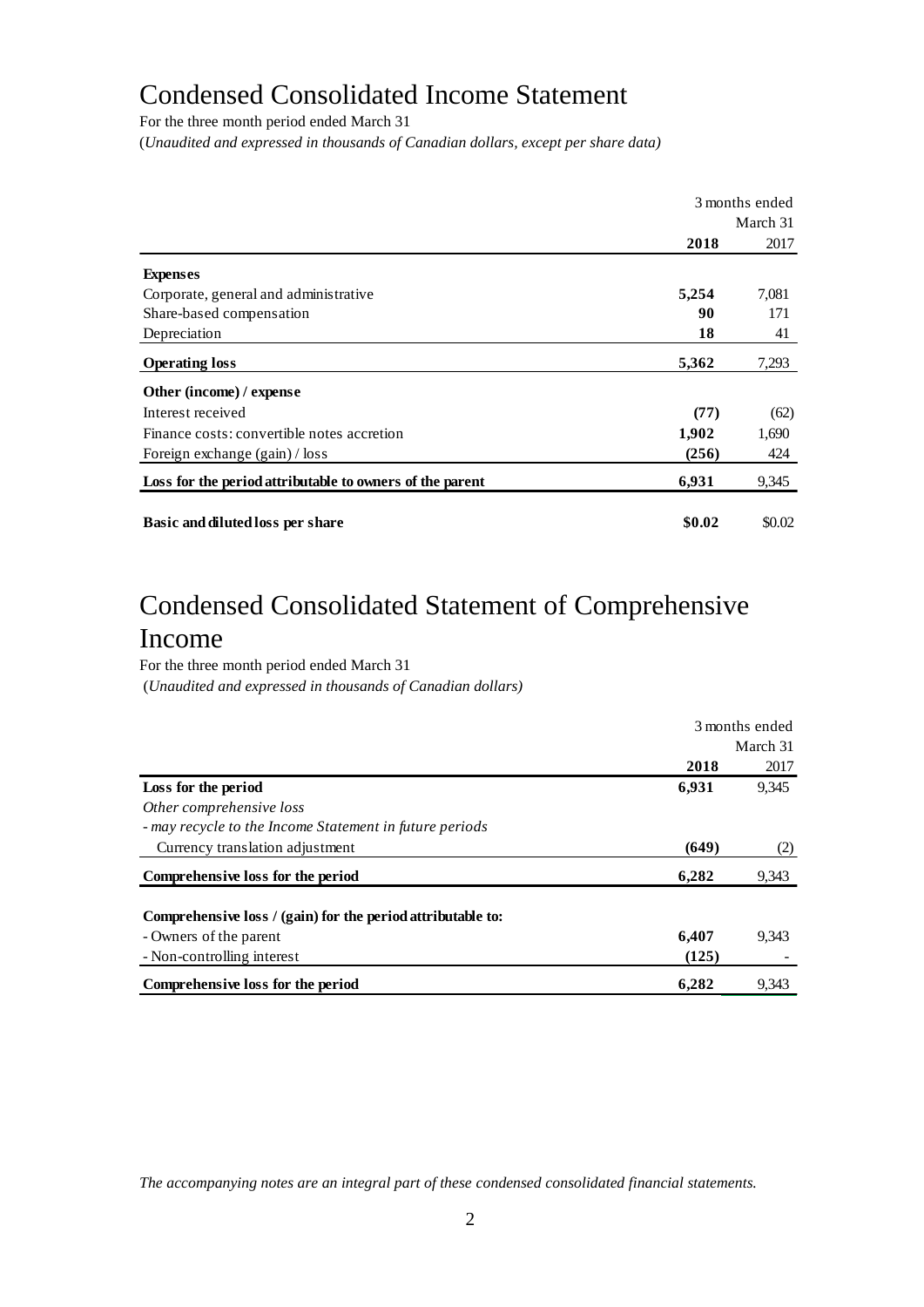# Condensed Consolidated Statement of Changes in Shareholders' (Deficit) / Equity

For the three month period ended March 31 *(Unaudited and expressed in thousands of Canadian dollars)*

|                                                              | 3 months ended |             |  |
|--------------------------------------------------------------|----------------|-------------|--|
|                                                              |                | March 31    |  |
|                                                              | 2018           | 2017        |  |
| <b>Common shares</b>                                         |                |             |  |
| At January 1                                                 | 868,288        | 868,279     |  |
| Shares issued on the exercise of share options               |                | 5           |  |
| Transfer from contributed surplus: exercise of share options |                | 4           |  |
| At March 31                                                  | 868,288        | 868,288     |  |
| <b>Other reserves</b>                                        |                |             |  |
| At January 1                                                 | 133,449        | 131,562     |  |
| Share-based compensation                                     | 368            | 441         |  |
| Exercise of share options                                    |                | (4)         |  |
| At March 31                                                  | 133,817        | 131,999     |  |
|                                                              |                |             |  |
| <b>Currency translation adjustment</b>                       |                |             |  |
| At January 1                                                 | 1,579          | 1,329       |  |
| Currency translation adjustment                              | 524            | 2           |  |
| At March 31                                                  | 2,103          | 1,331       |  |
| <b>Accumulated deficit</b>                                   |                |             |  |
| At January 1                                                 | (1,028,765)    | (991,085)   |  |
| Loss for the period                                          | (6,931)        | (9, 345)    |  |
| At March 31                                                  | (1,035,696)    | (1,000,430) |  |
| Non-controlling interest                                     |                |             |  |
| At January 1                                                 | 3,951          | 3,891       |  |
| Currency translation adjustment                              | 125            |             |  |
| At March 31                                                  | 4,076          | 3,891       |  |
|                                                              |                |             |  |
| Total shareholders' (deficit) / equity at March 31           | (27, 412)      | 5,079       |  |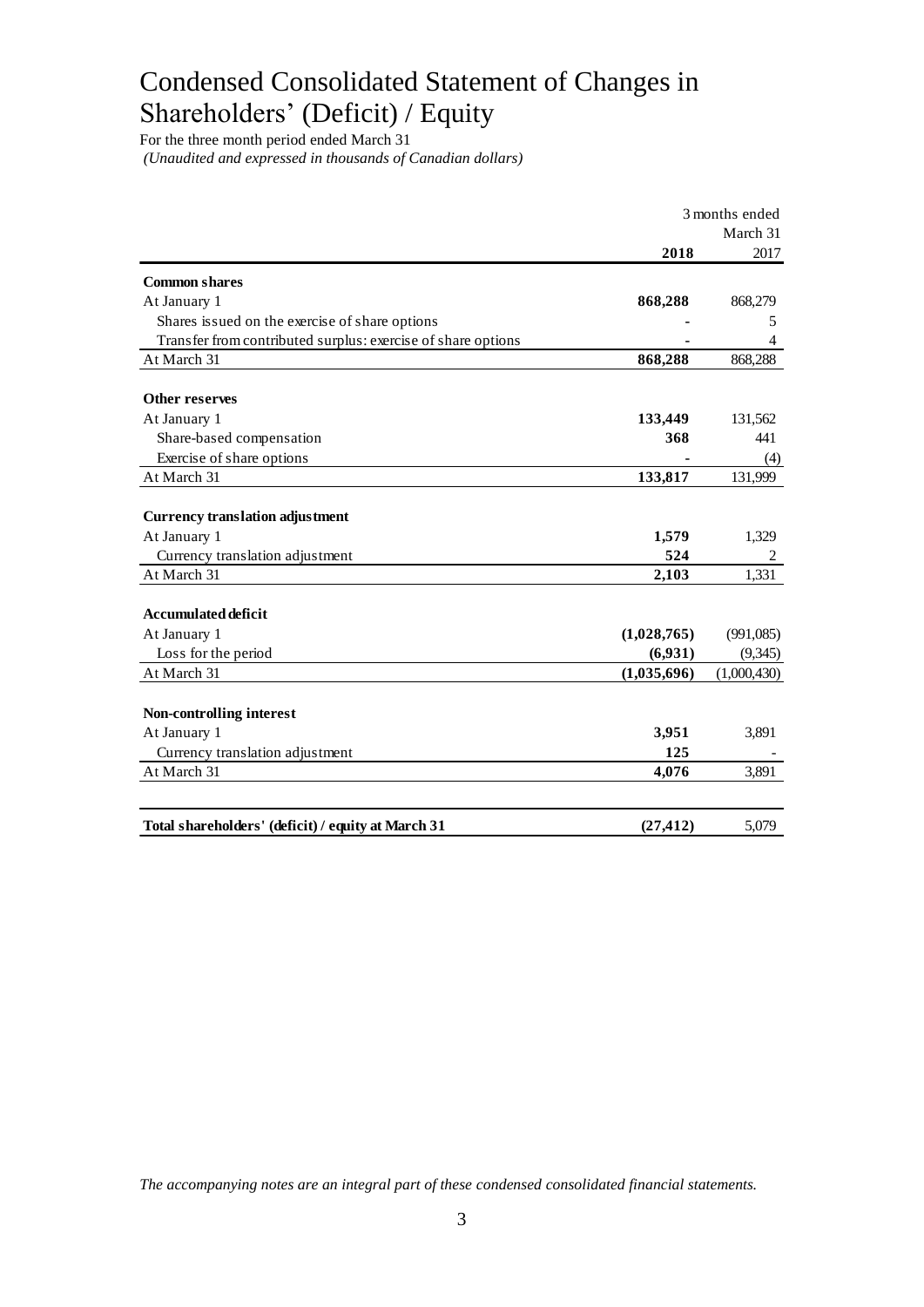# Condensed Consolidated Statement of Cash Flows

For the three month period ended March 31

*(Unaudited and expressed in thousands of Canadian dollars)*

|                                                         | 3 months ended |          |  |
|---------------------------------------------------------|----------------|----------|--|
|                                                         |                | March 31 |  |
|                                                         | 2018           | 2017     |  |
| Cash flows used in operating activities                 |                |          |  |
| Loss for the period                                     | (6,931)        | (9,345)  |  |
| Adjusted for the following non-cash items:              |                |          |  |
| Depreciation                                            | 18             | 41       |  |
| Share-based compensation                                | 90             | 171      |  |
| Finance costs - convertible note accretion              | 1,902          | 1,690    |  |
| Unrealized foreign exchange gain                        | (312)          | (357)    |  |
|                                                         | (5,233)        | (7,800)  |  |
| Changes in operating working capital:                   |                |          |  |
| Unrealized foreign exchange (gain) / loss               | (33)           | 14       |  |
| Increase in accounts payable                            | 1,679          | 2,619    |  |
| Increase in accounts receivable                         | (39)           | (262)    |  |
|                                                         | (3,626)        | (5,429)  |  |
| Cash flows used in investing activities                 |                |          |  |
| Purchase of property, plant and equipment               | (29)           | (44)     |  |
|                                                         | (29)           | (44)     |  |
| Cash flows provided by financing activities             |                |          |  |
| Proceeds from the exercise of share options             |                | 4        |  |
|                                                         |                | 4        |  |
| Decrease in cash and cash equivalents                   | (3,655)        | (5,469)  |  |
| Effect of foreign exchange on cash and cash equivalents | 345            | 343      |  |
| Cash and cash equivalents - beginning of period         | 31,220         | 60,267   |  |
| Cash and cash equivalents - end of period               | 27,910         | 55.141   |  |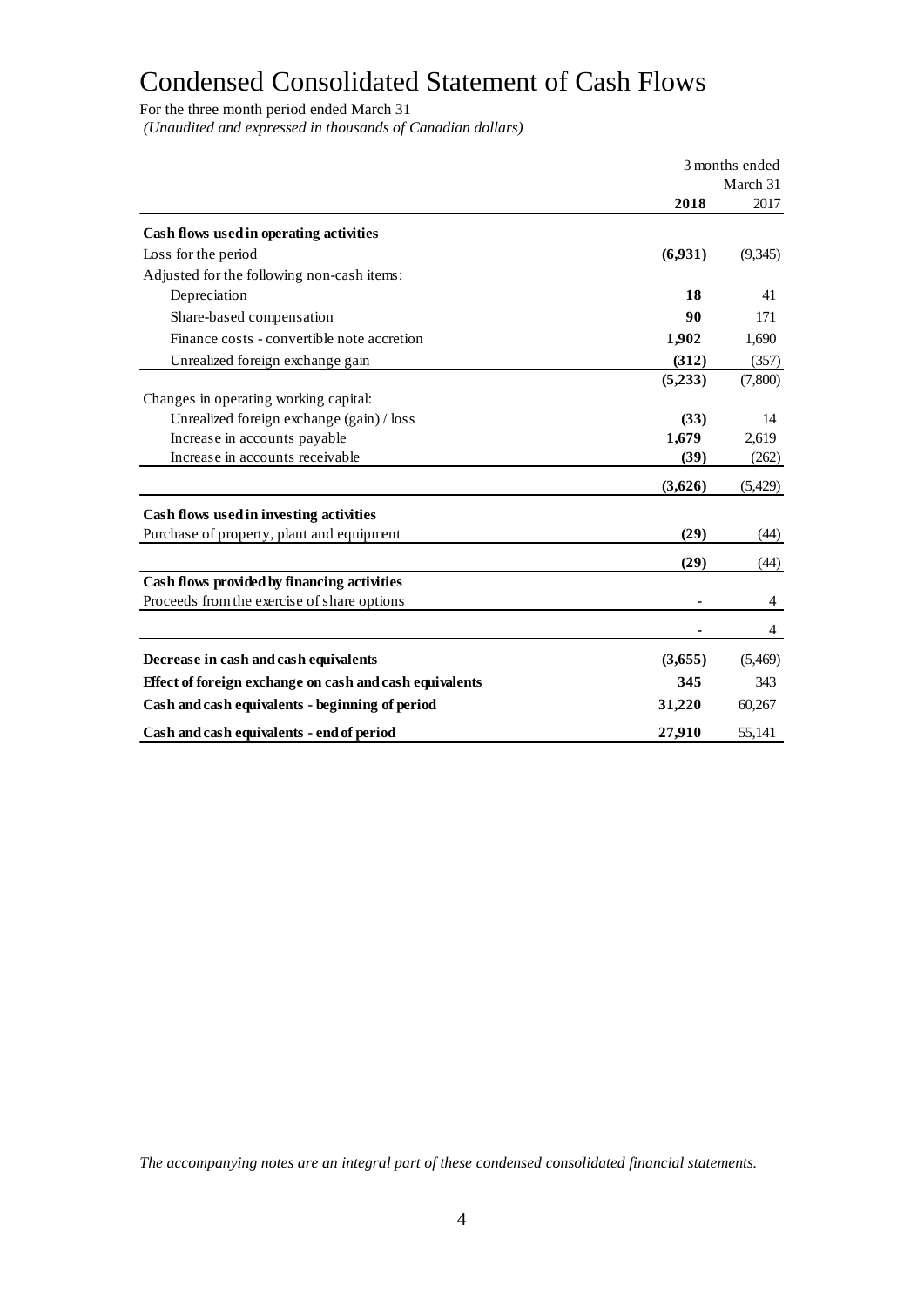For the period ended March 31, 2018 *(Unaudited, tabular amounts in thousands of Canadian dollars, unless otherwise stated)*

#### 1. Nature of operations and going concern

Gabriel Resources Ltd. ("Gabriel" or the "Company") is a Canadian resource company whose common shares are listed on the TSX Venture Exchange ("Exchange"). Gabriel effected the transfer of its listing from the Toronto Stock Exchange (the "TSX") to the Exchange as of February 1, 2018.

Gabriel's activities were previously focused on permitting and developing the Roșia Montană gold and silver project (the "Project") in Romania, and are now focused on an international bilateral investment treaty claim against Romania, as explained further below. The exploitation license for the Project ("License") is held by Roșia Montană Gold Corporation S.A. ("RMGC"), a Romanian company in which Gabriel owns an 80.69% equity interest, with the 19.31% balance held by Minvest Roșia Montană S.A. ("Minvest RM"), a Romanian state-owned mining company.

Upon obtaining the License in 1999, RMGC, along with Gabriel and its subsidiary companies (together the "Group"), focused substantially all of their management and financial resources on identifying and defining the size of the four known ore bodies, engineering to design the size and scope of the Project, surface rights acquisitions, rescue archaeology and environmental assessment and permitting.

On July 21, 2015, pursuant to the provisions of international bilateral investment protection treaties which the Romanian State entered into with each of Canada and the United Kingdom of Great Britain and Northern Ireland for the Promotion and Reciprocal Protection of Investments (together the "Treaties"), Gabriel and its subsidiary company, Gabriel Resources (Jersey) Limited ("Claimants"), filed a request for arbitration ("Arbitration Request") before the World Bank's International Centre for Settlement of Investment Disputes ("ICSID") against the Romanian State ("ICSID Arbitration"). The Arbitration Request was registered by ICSID on July 30, 2015 and the presiding tribunal for the ICSID Arbitration ("Tribunal") was constituted on June 21, 2016. The ICSID Arbitration seeks compensation for all of the loss and damage resulting from the State's wrongful conduct and its breaches of the Treaties' protections against expropriation, unfair and inequitable treatment and discrimination in respect of the Project and the related licenses.

Whilst the Company's primary objective has been the development of the Project to operational status, as of the date of these Condensed Financial Statements, the core focus of the Company is the progression of the ICSID Arbitration. Key milestones to date include:

- The first Tribunal hearing took place on August 12, 2016.
- On January 10, 2017, the Tribunal issued its procedural calendar for the ICSID Arbitration process and required documents ("Procedural Calendar").
- On June 30, 2017, the Claimants delivered a memorial to ICSID on the merits and quantum of the ICSID Arbitration claim ("Memorial").
- On February 7, 2018, the President of the Tribunal resigned and, in accordance with ICSID Arbitration rules, the ICSID Arbitration proceedings were suspended pending the appointment of a replacement President.
- On February 22, 2018, the Romanian State delivered a counter memorial ("Counter Memorial") in response to the Memorial filed by the Claimants. Gabriel, together with its counsel, is currently preparing its reply in support of its claim ("Reply").
- On April 5, ICSID appointed a new President of the Tribunal and the suspension of the proceedings was lifted.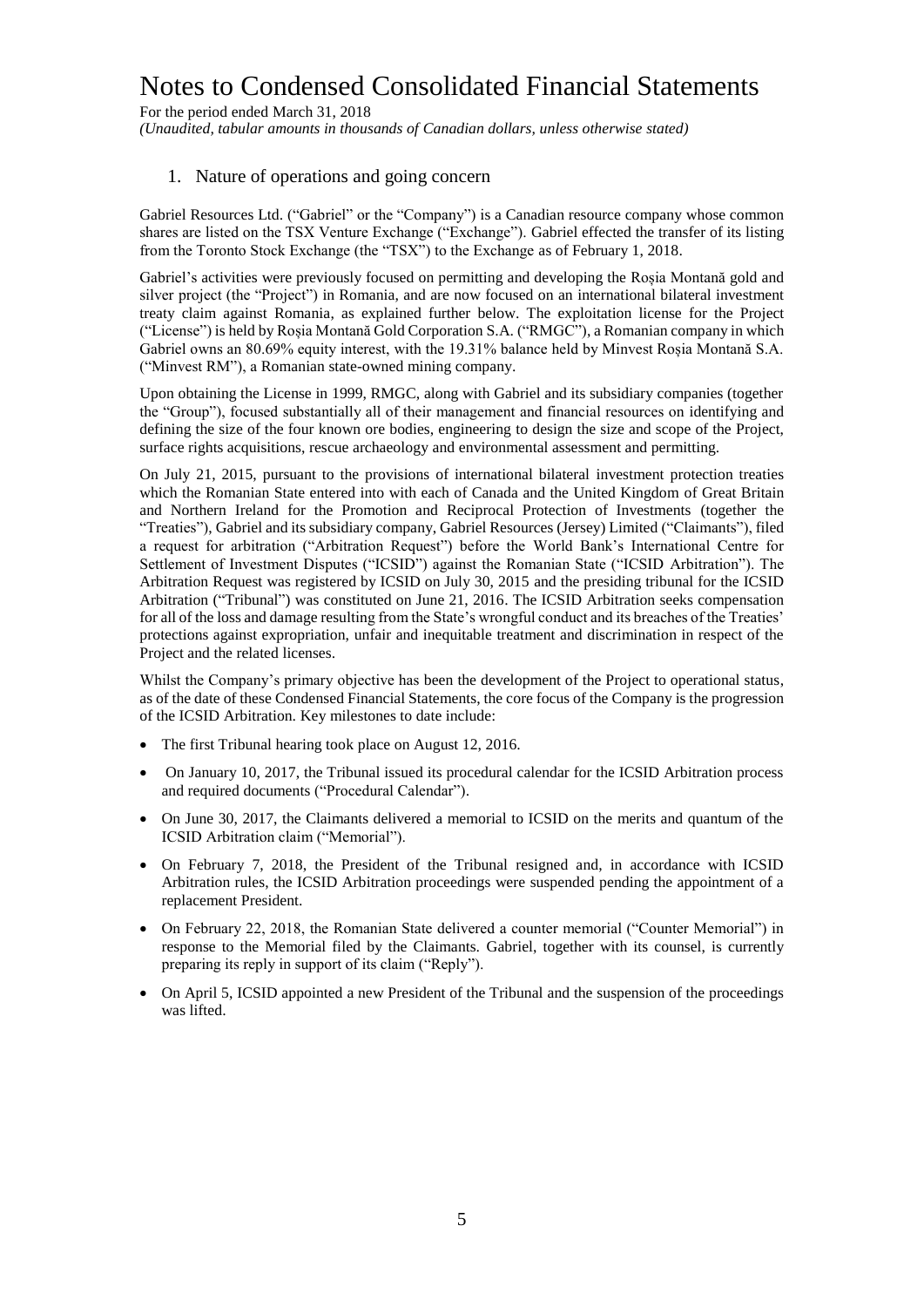For the period ended March 31, 2018

*(Unaudited, tabular amounts in thousands of Canadian dollars, unless otherwise stated)*

#### 1. Nature of operations and going concern (continued)

The approved 2018 budget includes those expenditures and commitments necessary to maintain the Company's primary assets, as well as its License and associated rights and permits, and the material estimated costs associated with the Company advancing the ICSID Arbitration. On the basis of the Company's balance of cash and cash equivalents as at March 31, 2018 and its budgeted activities, including the current Procedural Calendar for the ICSID Arbitration, the Company estimates that it has sufficient funding to cover its planned activities through to the second quarter of 2019. Management continues to review the Company's activities in order to identify areas to rationalize expenditures. Management is also in ongoing discussions about the provision of longer-term funding for the Company.

The Condensed Interim Consolidated Financial Statements ("Condensed Financial Statements") have been prepared on a going concern basis, which assumes that the Company will be able to meet its obligations and continue its operations for the foreseeable future. As noted above, pending completion of the sale of the remaining long lead time equipment and the conclusion of additional financing, there is material uncertainty over the long-term funding available to the Company that may cast significant doubt about the Company's ability to continue as a going concern.

The Condensed Financial Statements do not reflect the adjustments to the carrying values of assets or liabilities and the reported expenses and condensed statement of financial position classifications that would be necessary if the Company were unable to realize its assets and settle its liabilities as a going concern in the normal course of operations. Such adjustments could be material.

The Company's registered address is Suite 200 – 204 Lambert Street, Whitehorse, Yukon, Canada Y1A 1Z4. The Company receives significant management services from its wholly-owned subsidiary, RM Gold (Services) Ltd. ("RMGS"). The principal place of business for RMGS is 1 Central Court, 25 Southampton Buildings, London WC2A 1AL, United Kingdom. The Company is the ultimate parent of the Group and does not have any controlling shareholders.

#### 2. Basis of preparation

These Condensed Financial Statements for the three month period ended March 31, 2018, have been prepared in accordance with IFRS as applicable to the preparation of interim financial statements, including International Accounting Standard 34 - Interim Financial Reporting. The Condensed Financial Statements should be read in conjunction with the audited consolidated financial statements for the year ended December 31, 2017 (the "2017 Financial Statements"), which have been prepared in accordance with IFRS.

The Condensed Financial Statements have been prepared according to the historical cost convention.

The Board approved these Condensed Financial Statements on May 8, 2018.

#### 3. Critical accounting estimates, risks and uncertainties

The Company performed an analysis of risk factors which, if any should materialize, could materially and adversely affect the results of operations and financial position of the Company.

The preparation of the consolidated financial statements in conformity with IFRS requires Management to make estimates and assumptions that affect the reported amount of assets and liabilities and disclosure of contingent liabilities, if any, at the date of the financial statements and the reported amount of expenses and other income for the period. These estimates and assumptions are based on Management's knowledge of the relevant facts and awareness of circumstances, having regard to prior experience. The significant estimates and assumptions are not materially different from those disclosed in the 2017 Financial Statements.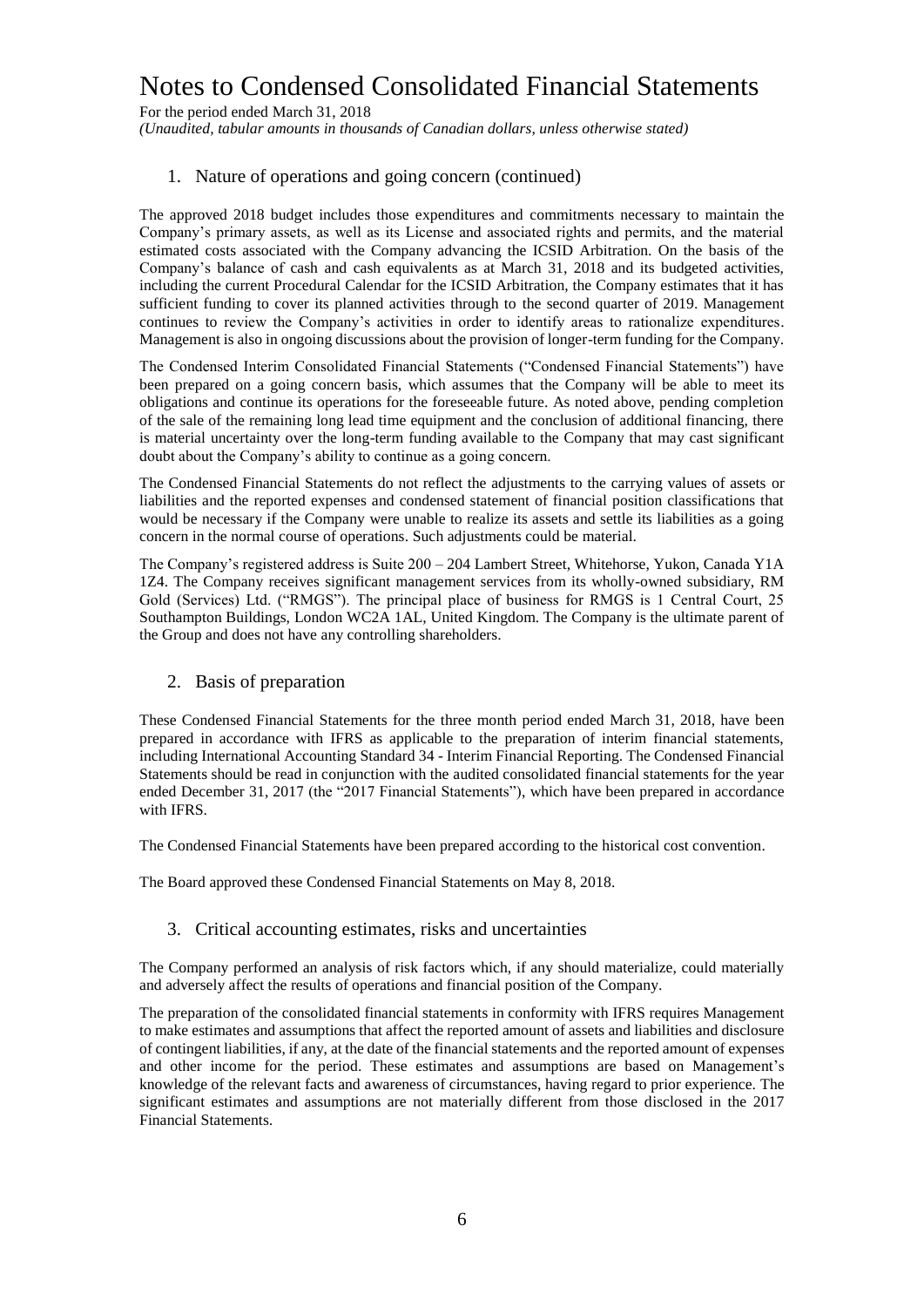For the period ended March 31, 2018 *(Unaudited, tabular amounts in thousands of Canadian dollars, unless otherwise stated)*

#### 4. Accounting policies

.

The material accounting policies followed in these Condensed Financial Statements are the same as those applied in the 2017 Financial Statements, except as discussed below.

No new IFRS accounting standards have been adopted by the Company during the three-month period ended March 31, 2018, except for IFRS 9 Financial Instruments (IFRS 9).

IFRS 9 replaces the provisions of IAS 39 that relate to the recognition, classification and measurement of financial assets and financial liabilities, de-recognition of financial instruments, impairment of financial assets and hedge accounting. The adoption of IFRS 9 from January 1, 2018 resulted in changes in accounting policies; no adjustments were necessary to the amounts recognized in the financial statements comparative figures. In accordance with the transitional provisions in IFRS 9 comparative figures have not been restated. The new accounting policies are set out below.

On January 1, 2018 (the date of initial application of IFRS 9), the Company's Management assessed which business models apply to the financial assets held by the group and has determined that amortized cost isthe appropriate IFRS 9 category. The Company was required to revise its impairment methodology under IFRS 9; there was no impairment loss identified. There was no impact from the adoption of IFRS 9 on the Company's financial liabilities as these continued to be accounted as financial liabilities at amortized cost.

A number of new standards and amendments to standards and interpretations are effective for annual periods beginning on or after January 1, 2019. The new standard that is expected to be relevant to the Company's consolidated financial statements is IFRS 16 – Leases.

 IFRS 16 – Leases. In January 2016, the IASB issued IFRS 16 *Leases*, which requires lessees to recognize assets and liabilities for most leases. Application of the standard is mandatory for annual reporting periods beginning on or after January 1, 2019. Management is currently assessing the impact that this new standard will have on the consolidated financial statements of the Company. Management has not yet concluded as to the impact on the Group.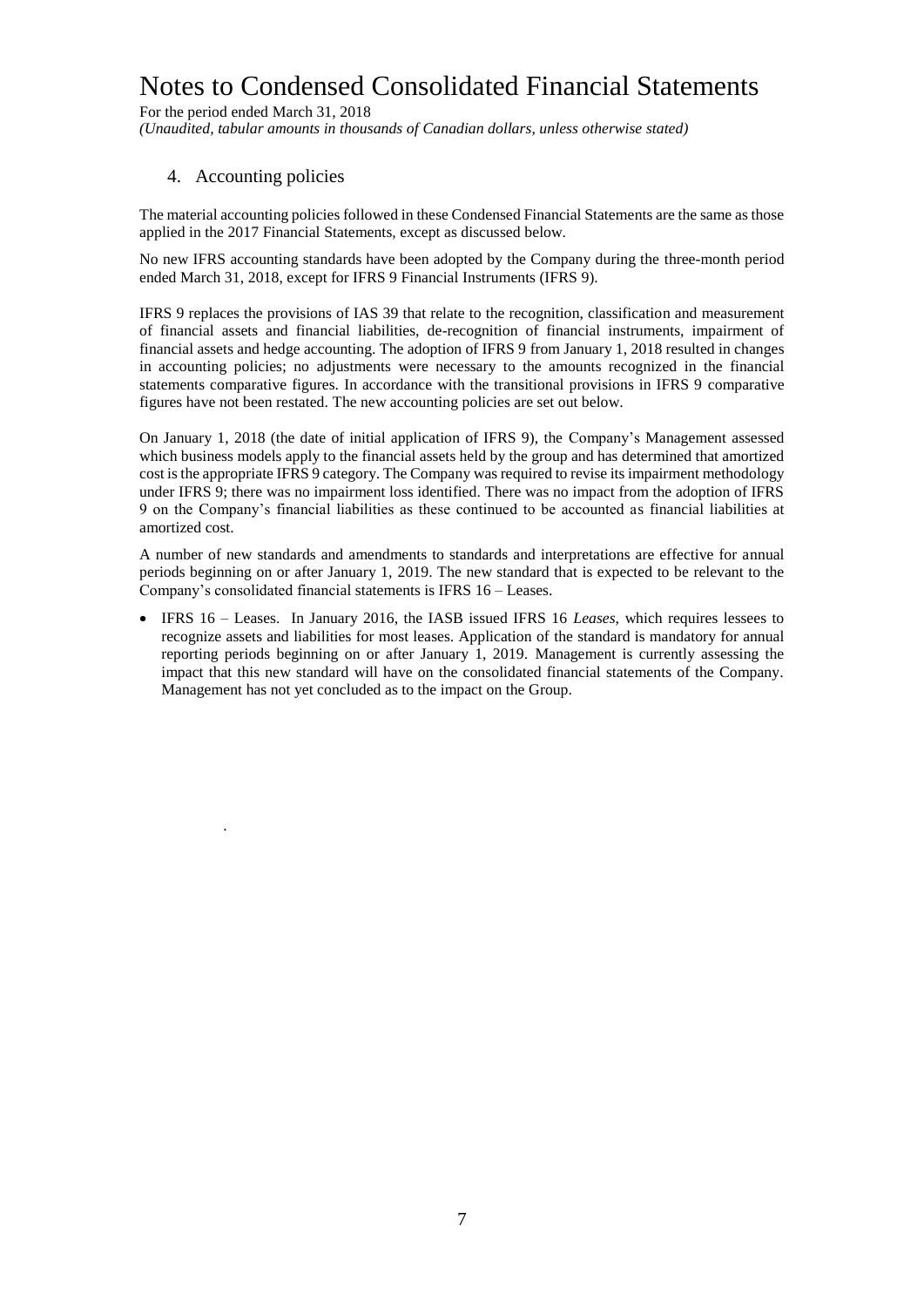For the period ended March 31, 2018

*(Unaudited, tabular amounts in thousands of Canadian dollars, unless otherwise stated)*

|                                               | 3 months ended |          |
|-----------------------------------------------|----------------|----------|
|                                               |                | March 31 |
| in thousands of Canadian dollars              | 2018           | 2017     |
| <b>ICSID</b> Arbitration related              | 2,239          | 4,388    |
| Payroll                                       | 1,389          | 1,202    |
| Other                                         | 480            | 521      |
| Legal                                         | 261            | 172      |
| Long lead-time equipment storage costs        | 242            | 211      |
| Finance                                       | 196            | 192      |
| Property and exploration taxes                | 174            | 159      |
| Community relations                           | 125            | 121      |
| Information technology                        | 84             | 61       |
| External communications                       | 64             | 54       |
| Corporate, general and administrative expense | 5,254          | 7,081    |

#### 5. Corporate General and Administrative expenses

ICSID Arbitration related costs are legal and other advisory services provided to the Company in respect of the ICSID Arbitration. The decrease compared to the corresponding 2017 period is due to the significantly higher 2017 activity levels in preparation for the June 30, 2017, filing of the Memorial. Payroll is the total of salaries, bonuses and relevant taxes for all Group employees. Legal expenditures are in respect of general corporate legal advisory services to the Group.

#### 6. Assets held for sale

| <b>Balance - December 31, 2016</b> | 13.417 |
|------------------------------------|--------|
| Currency translation adjustment    | 306    |
| <b>Balance - December 31, 2017</b> | 13.723 |
| Currency translation adjustment    | 651    |
| <b>Balance - March 31, 2018</b>    | 14.374 |

The prospect of the long lead-time equipment being used in the future for the purpose for which it was purchased is considered remote. In December 2015, the Company engaged two specialist agents to broker the sale of the long lead-time equipment, and the equipment was transferred to assets held for sale on December 31, 2015. In November 2017, the Company entered into an agreement to sell a ball mill for with a net carrying value of \$2.8 million as at March 31, 2018. A \$0.3 million deposit was received for the ball mill which was refundable prior to January 2018 and initially accounted for as restricted cash at December 31, 2017 and subsequently moved to cash and cash equivalents as at March 31, 2018. The sale was completed on May 4, 2018 for net sale proceeds of \$4.3 million. The agents' engagement is ongoing, with a view to a sale of the remaining equipment in the short-term.

The remaining long lead-time equipment comprises milling equipment, which is not yet assembled. These items are currently stored in various warehouse locations which, with non-material exceptions, are outside of Romania, the main location being the port of Antwerp, Belgium.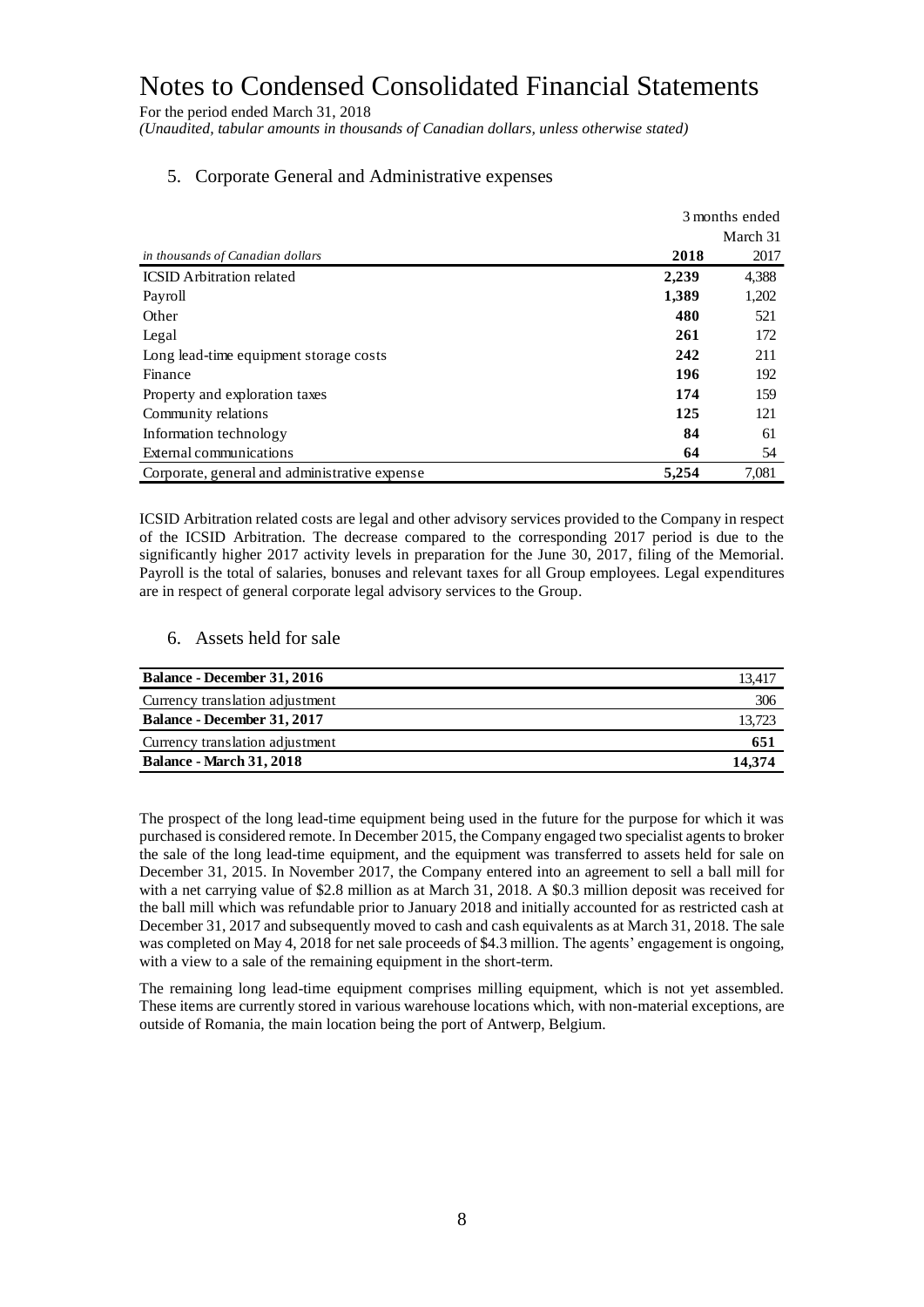For the period ended March 31, 2018

*(Unaudited, tabular amounts in thousands of Canadian dollars, unless otherwise stated)*

#### 7. Cash and cash equivalents

|                          | March 31 | December 31 |
|--------------------------|----------|-------------|
| As at                    | 2018     | 2017        |
| Cash at bank and on hand | 2,765    | 2,737       |
| Short-term bank deposits | 25,145   | 28,483      |
|                          | 27,910   | 31,220      |

Cash at bank and on hand earns interest at floating rates based on daily bank deposit rates. Cash is readily accessible and is deposited at reputable financial institutions with acceptable credit standings.

The Group manages its domestic Romanian bank credit risk by centralizing custody, control and management of its surplus cash resources from its corporate office and only transferring money to its Romanian subsidiary based on near term cash requirements, thereby mitigating exposure to domestic Romanian banks. At March 31, 2018, the Group held \$0.3 million in cash and cash equivalents in Romanian banks (December 2017: \$0.3 million).

Short-term bank deposits represent investments in government treasury bills with maturities, from the date of acquisition, of less than 90 days.

#### 8. Trade and other payables

|                             | March 31 | December 31 |
|-----------------------------|----------|-------------|
| As at                       | 2018     | 2017        |
| Trade payables              | 262      | 252         |
| Payroll liabilities         | 2,100    | 2,702       |
| Accruals and other payables | 2.925    | 955         |
|                             | 5,287    | 3,909       |

Trade and other payables are accounted for at amortized cost and are categorized as other financial liabilities. The increase in accrued expenses period on period is due to the increase in ICSID Arbitration related activities in the period since the February 2018 filing of the Counter Memorial by Romania, and related advisory services. Payroll liabilities have reduced since the beginning of the year as accrued performance related and contract renegotiation compensation payments were made.

#### 9. Resettlement liabilities

RMGC previously had a program for purchasing homes in the Project area. Under the resettlement program residents were offered two choices; either to take the sale proceeds and move to a new location of their choosing, or exchange their properties for a new property to be built by RMGC at a new resettlement site. For those residents who chose the new resettlement site option, the Company recorded a resettlement liability for the anticipated construction costs of the resettlement houses. The total balance at March 31, 2018 was \$0.5 million (December 31, 2017: \$0.5 million).

#### 10. Other current liabilities

The Company has a Deferred Share Unit ("DSU") Plan under which qualifying participants can elect to receive certain compensation in the form of DSUs. With effect from July 1, 2016, certain Company nonexecutive directors have received fifty per cent of their director fees payable in DSUs. DSUs are initially valued at the five-day weighted average market price of the Company's common shares at the date of issue. The value of DSUs is adjusted based on fair value on the closing common share price at the end of each subsequent reporting period.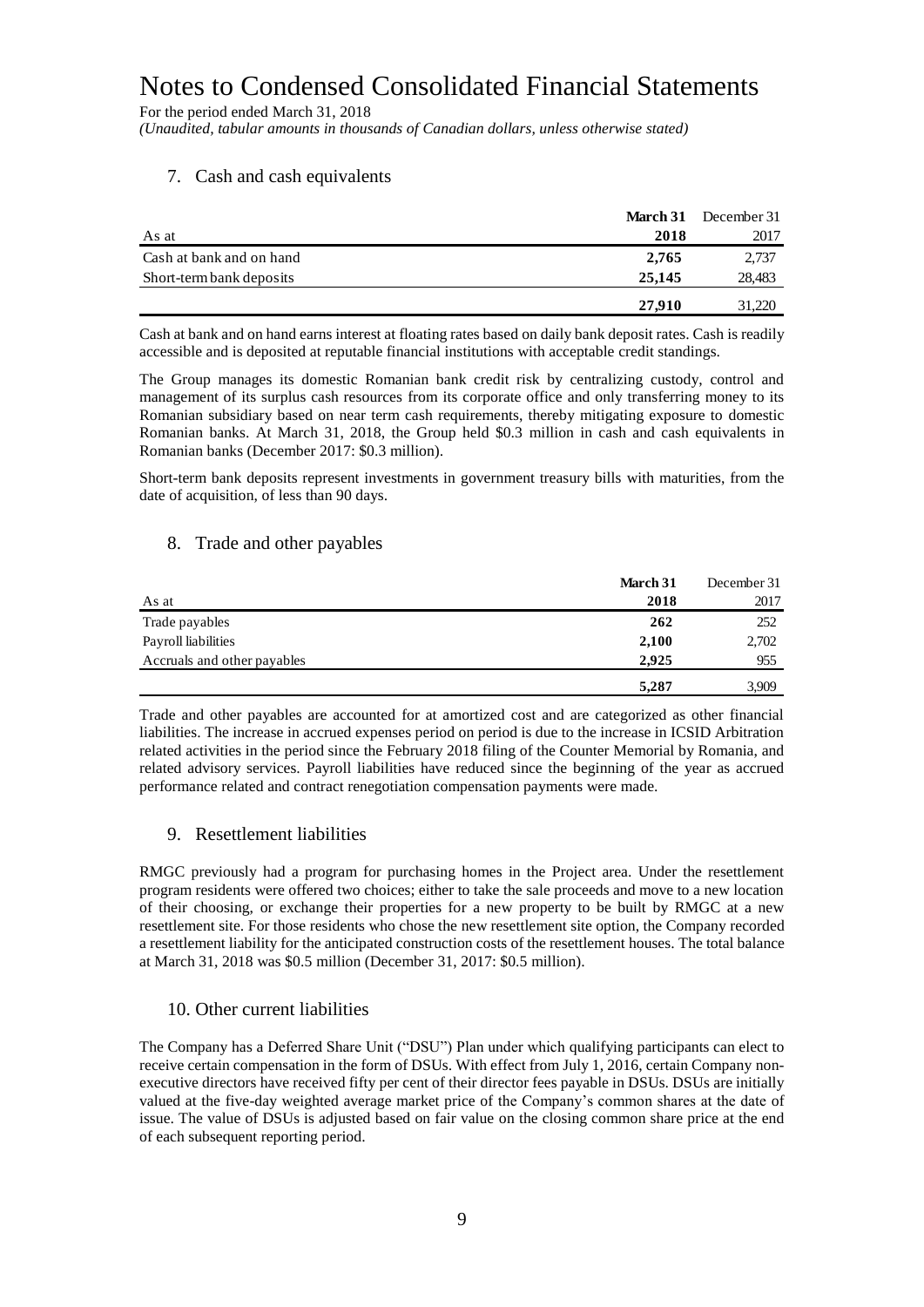For the period ended March 31, 2018

*(Unaudited, tabular amounts in thousands of Canadian dollars, unless otherwise stated)*

#### 10. Other current liabilities (continued)

During the three month period ended March 31, 2018 an aggregate of 111,347 DSUs were issued to certain non-executive directors in lieu of fees for services provided during the prior quarter. The 2018 issuance of DSUs and the reporting period end fair value calculation has resulted in an aggregate decrease in the DSU liability of \$0.3 million.

#### 11. Non-controlling interest

The Company historically advanced loans totaling US\$39.5 million to Minvest RM, the non-controlling shareholder of RMGC, to facilitate mandatory statutory share capital increases in RMGC in accordance with Romanian company law rules on capitalization. These loans, which remain outstanding at March 31, 2018, are non-interest bearing and according to their terms are to be repaid as and when RMGC distributes dividends to its shareholders. The loans are accounted for as part of the Group's net investment in RMGC and, accordingly, have been set-off against non-controlling interests in the Condensed Consolidated Statement of Financial Position. The loans and non-controlling interest components will be reflected individually at such time as repayment of the loans is possible.

In December 2013, the Group was required to recapitalize RMGC in order to comply with Romanian minimum capitalization company law requirements. The subscription to RMGC share capital by the Company was effected through a conversion of existing intercompany debt. On January 17, 2014 the Group agreed to transfer to Minvest RM, for nil consideration, a proportion of the shares subscribed to in December 2013, with a face value of \$20.4 million, in order to preserve the ratio of respective shareholdings in RMGC. This transfer gave rise to the disclosed non-controlling interest and subsequent accounting.

#### 12. Related party transactions

The Group had related party transactions with associated persons or corporations which were undertaken in the normal course of operations, as well as the private placements described in Note 18.

Historical related party transactions with Minvest RM are disclosed in Note 11. There have been no transactions with Minvest RM in 2018 (2017: no transactions).

#### 13. Common share options and equity settled RSUs

With effect from July 1, 2016, certain Company non-executive directors have elected to receive all or some of their director fees payable in common share options. Director, officer, employee and consultant common share options were granted, exercised and cancelled as follows:

|                                    | Number of<br>options<br>(1000) | Weighted average<br>exercise price<br>(dollars) |
|------------------------------------|--------------------------------|-------------------------------------------------|
| <b>Balance - December 31, 2016</b> | 26,745                         | 0.77                                            |
| Options granted                    | 1,056                          | 0.31                                            |
| Options expired                    | (1,475)                        | 1.88                                            |
| Options exercised                  | (13)                           | 0.40                                            |
| Balance - December 31, 2017        | 26,313                         | 0.69                                            |
| Options granted                    | 177                            | 0.38                                            |
| Options expired                    | (2,260)                        | 1.76                                            |
| <b>Balance - March 31 2018</b>     | 24,230                         | 0.59                                            |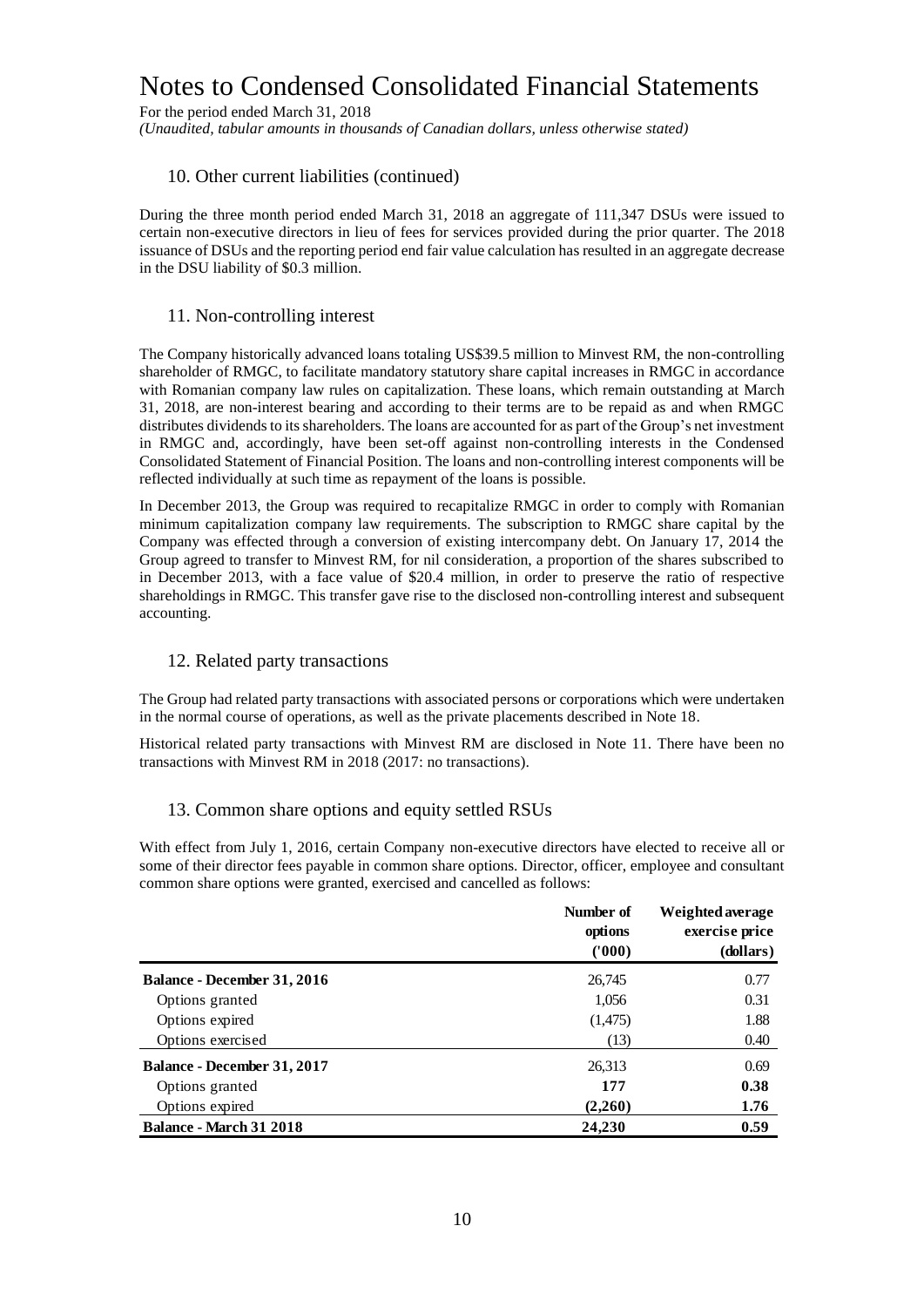For the period ended March 31, 2018

*(Unaudited, tabular amounts in thousands of Canadian dollars, unless otherwise stated)*

#### 13. Common share options and equity settled RSUs (continued)

Certain officers and employees of the Company were issued a total of 2,148,748 Restricted Share Units ("RSUs") during 2017. These RSUs have vesting dates related to the achievement of certain milestones and the expense relating to them is amortized over this period. At March 31, 2018, equity settled RSUs held by directors, officers and employees have been expensed as follows:

|                                    | <b>Equity settled</b><br><b>RSUs</b> | Price per<br>common share |       |
|------------------------------------|--------------------------------------|---------------------------|-------|
|                                    | (000's)                              | (dollars)                 | Value |
| <b>Balance - December 31, 2016</b> |                                      |                           |       |
| Expense recognised                 | 1,445                                | 0.38                      | 549   |
| Cancelled                          | (404)                                | 0.38                      | (153) |
| <b>Balance - December 31, 2017</b> | 1,041                                | 0.38                      | 396   |
| Expense recognised                 | 402                                  | 0.37                      | 150   |
| <b>Balance - March 31, 2018</b>    | 1.443                                | 0.38                      | 546   |

#### 14. Loss per share

|                                                  | 3 months ended |          |
|--------------------------------------------------|----------------|----------|
|                                                  |                | March 31 |
|                                                  | 2018           | 2017     |
| Loss for the period attributable to              |                |          |
| owners of the parent                             | 6,931          | 9,345    |
| Weighted-average number of common shares (000's) | 384,453        | 384,447  |
| Basic and diluted loss per share                 | \$0.02         | \$0.02   |

#### 15. Commitments and contingencies

The following is a summary of Canadian dollar equivalent of the contractual commitments of the Group, including payments due for each of the next five years and thereafter:

|                                    | Total | 2018 | 2019 | 2020                     | 2021 | 2022                     | Thereafter |
|------------------------------------|-------|------|------|--------------------------|------|--------------------------|------------|
| Operating lease commitments        |       |      |      |                          |      |                          |            |
| Rosia Montana exploitation license | 417   | 278  | 139  | $\overline{\phantom{0}}$ |      | $\overline{\phantom{0}}$ |            |
| Surface concession rights          | 1.102 | 33   | 33   | 33                       | 33   | 33                       | 937        |
| Property lease agreements          | 61    | 61   |      |                          |      | $\overline{\phantom{0}}$ |            |
| Total commitments                  | .580  | 372  | 172  | 33                       | 33   | 33                       | 937        |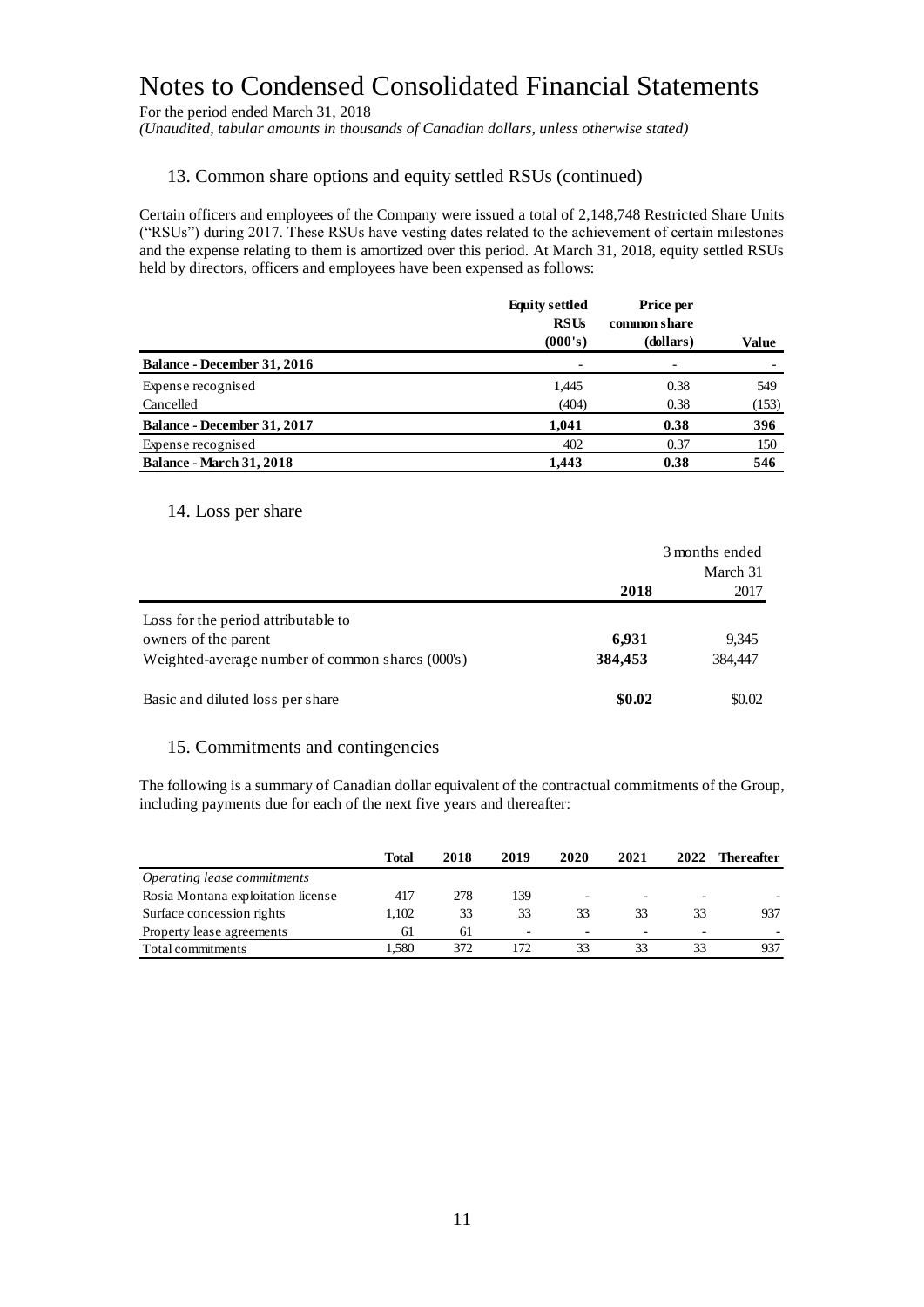For the period ended March 31, 2018 *(Unaudited, tabular amounts in thousands of Canadian dollars, unless otherwise stated)*

#### 16. Segmental information

Operating segments are reported in a manner consistent with internal reporting provided to the chief operating decision-maker. The chief operating decision-maker is responsible for allocating resources and assessing performance of the operating segments and has been identified as the Company's Chief Executive Officer.

The Group has two segments: the first being the Romanian operating company, the principal activity of which was formerly the exploration, evaluation and development of precious metal mining projects in the country (designated as "Romania"). The rest of the entities within the Group form part of a secondary segment (designated as "Corporate").

The segmental report is as follows:

|                                                                                          | Romania                  |                          | Corporate |           | <b>Total</b> |          |
|------------------------------------------------------------------------------------------|--------------------------|--------------------------|-----------|-----------|--------------|----------|
| For the three-month period ended March 31,                                               | 2018                     | 2017                     | 2018      | 2017      | 2018         | 2017     |
| Reportable items in the Condensed Consolidated Income Statement and Comprehensive Income |                          |                          |           |           |              |          |
| Interest received                                                                        |                          | $\overline{\phantom{a}}$ | (77)      | (62)      | (77)         | (62)     |
| Finance costs - convertible note accretion                                               | $\overline{\phantom{0}}$ | $\overline{\phantom{0}}$ | 1,902     | 1,690     | 1,902        | 1,690    |
| Depreciation                                                                             | 10                       | 30                       | 8         | 11        | 18           | 41       |
| Reportable segment loss                                                                  | 2,405                    | 1,978                    | 4,526     | 7,367     | 6,931        | 9,345    |
|                                                                                          |                          |                          |           |           |              |          |
| As at March 31,                                                                          | 2018                     | 2017                     | 2018      | 2017      | 2018         | 2017     |
| Reportable segment in Condensed Consolidated Statement of Financial Position             |                          |                          |           |           |              |          |
| Reportable segment current assets and assets classified as held for sale                 | 6,677                    | 14,903                   | 37,041    | 55,038    | 43,718       | 69,941   |
| Reportable segment non - current assets                                                  | 646                      | 598                      | 46        | 60        | 692          | 658      |
| Reportable segment liabilities                                                           | (1,446)                  | (1,387)                  | (70,376)  | (64, 133) | (71, 822)    | (65,520) |

The Group's assets classified as held for sale are predominantly located in various port facilities within the European Union.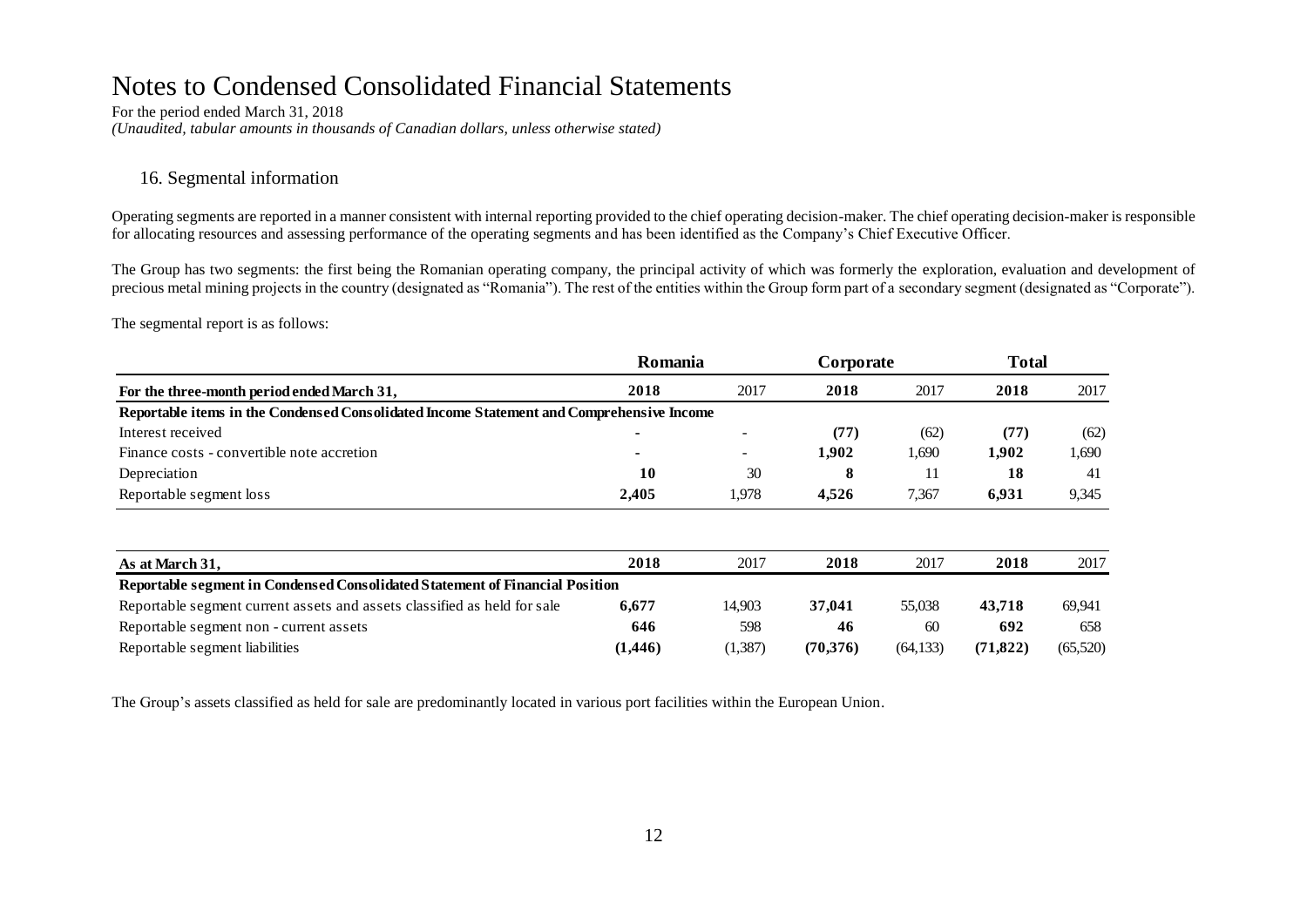For the period ended March 31, 2018

*(Unaudited, tabular amounts in thousands of Canadian dollars, unless otherwise stated)*

#### 17. Private placements

In 2014 and 2016, the Company completed private placements with existing shareholders and a new investor (the "Private Placements"). A total of 90,625 units were issued pursuant to the Private Placements at a price of \$1,000 per unit to raise aggregate gross proceeds of \$90.625 million.

Subsequent to initial measurement, the debt component of the Private Placements is measured at amortized cost using the effective interest rate method. The valuation of the equity component is not adjusted subsequent to the initial recognition except on conversion or expiry.

There are two derivatives that are embedded within the convertible notes to the Private Placements: a 'make-whole premium' to protect holders of the convertible notes in a change of control event as stated in the note indenture; and a 'common share repayment right' providing the Company with the right to repay the principal in Common Shares at a discounted amount of 95% of par at maturity. As at March 31, 2018, these two embedded derivatives were determined to have insignificant initial values and were accordingly not accounted for, but will be reassessed by Management at each reporting date.

The aggregate composition of the Private Placements is set out in the following table:

|                                                    | allocation | Gross Financing<br>fees | Net<br>allocation |
|----------------------------------------------------|------------|-------------------------|-------------------|
| Liability component of convertible debentures      | 52,205     | 461                     | 51,744            |
| Equity component of convertible debentures         | 45.213     | 642                     | 44,571            |
| Warrants                                           | 32.573     | 417                     | 32,156            |
| Charge on issue of in-the-money equity instruments | (34,366)   |                         | (34, 366)         |
| Proceeds of private placement                      | 95.625     | 1.520                   | 94.105            |

In accordance with IAS 7, changes in the value of the Private Placements are as follows:

| <b>Balance - December 31, 2016</b> | 56,154 |
|------------------------------------|--------|
| Interest paid                      | (24)   |
| Interest accretion                 | 7,071  |
| Balance - December 31, 2017        | 63,201 |
| Interest paid                      |        |
| Interest accretion                 | 1,902  |
| <b>Balance - March 31, 2018</b>    | 65.103 |

#### 18. Contingent liabilities

As at March 31, 2018, the Company does not believe that the outcome of any of the matters not recorded in the financial statements, individually or in aggregate, would have a material adverse impact to the Company's financial position.

RMGC has been subject to two tax inspections by the Romanian National Agency for Fiscal Administration (the Agenția Națională de Administrare Fiscală – "ANAF") in relation to the value added tax ("VAT") previously claimed by RMGC in respect of the purchase of goods and services in the period 2011 to 2016.

The first inspection was concluded by ANAF in July 2016 and assessed a liability with interest and penalties of RON 42.9m (then approximately \$13.7 million). This 2016 assessment was successfully challenged by RMGC and partially quashed in September 2016.